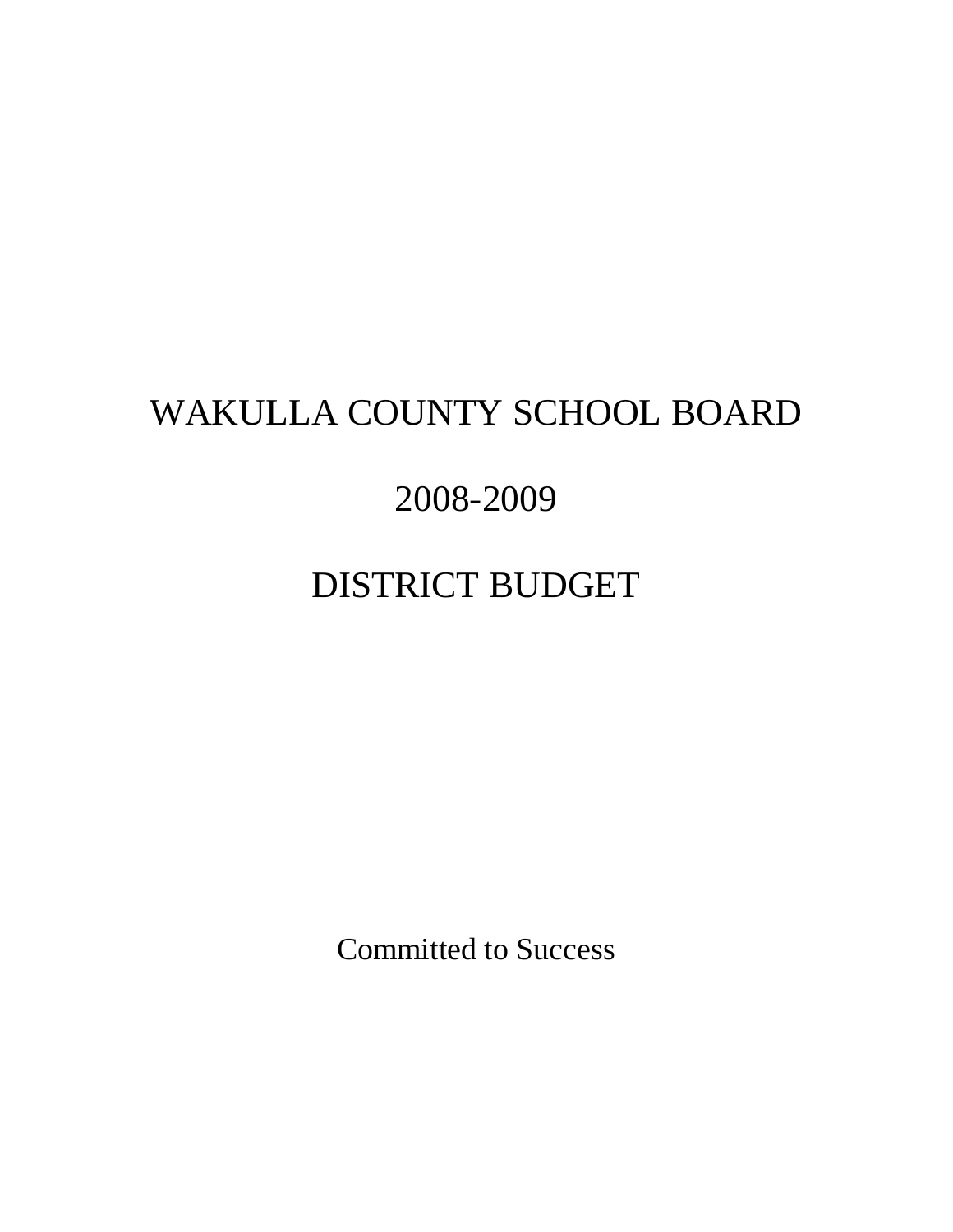### **DISTRICT SCHOOL BOARD OF WAKULLA COUNTY DISTRICT SUMMARY BUDGET Fiscal Year 2008-2009**

|        |                                                                                           | 1,576,031,120.00                        |
|--------|-------------------------------------------------------------------------------------------|-----------------------------------------|
|        |                                                                                           |                                         |
|        |                                                                                           |                                         |
|        |                                                                                           | Total                                   |
| 5.2280 |                                                                                           | 5.2280                                  |
| 0.7480 |                                                                                           | 0.7480                                  |
|        |                                                                                           |                                         |
| 1.7500 |                                                                                           | 1.7500                                  |
|        | 0.4200                                                                                    | 0.4200                                  |
| 7.7260 | 0.4200                                                                                    | 8.1460                                  |
|        | A. Certification of Taxable Value of Property in County by Property Appraiser<br>Nonvoted | <b>DISTRICT MILLAGE LEVIES</b><br>Voted |

ESE 139 EXP. 06/30/09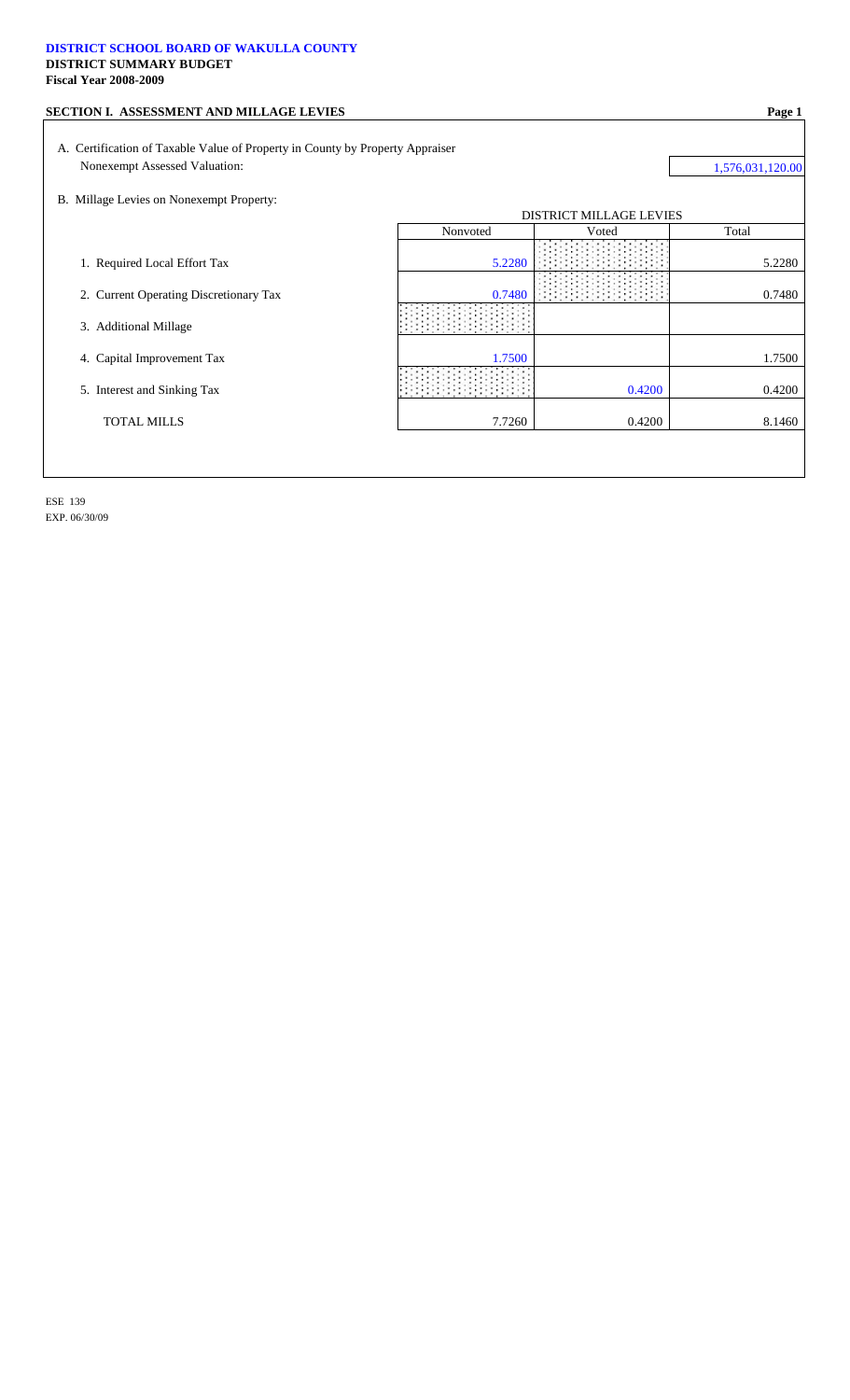### **SECTION II. GENERAL FUND - FUND 100 Page 2**

|                                                                                                   | Account      |                              |
|---------------------------------------------------------------------------------------------------|--------------|------------------------------|
| <b>ESTIMATED REVENUES</b><br><b>FEDERAL:</b>                                                      | Number       |                              |
| Federal Impact, Current Operations                                                                | 3121         |                              |
| Reserve Officers Training Corps (ROTC)                                                            | 3191         | 75,000.00                    |
| Miscellaneous Federal Direct<br><b>Total Federal Direct</b>                                       | 3199<br>3100 | 75,000.00                    |
| FEDERAL THROUGH STATE AND LOCAL:                                                                  |              |                              |
| Medicaid                                                                                          | 3202         | 150,000.00                   |
| <b>National Forest Funds</b>                                                                      | 3255         | 103,000.00                   |
| Federal Through Local<br>Miscellaneous Federal through State                                      | 3280<br>3299 | 116,497.00                   |
| <b>Total Federal Through State And Local</b>                                                      | 3200         | 369,497.00                   |
| STATE:                                                                                            |              |                              |
| Florida Education Finance Program (FEFP)                                                          | 3310         | 17,738,386.00                |
| <b>Workforce Development</b>                                                                      | 3315         | 274,179.00                   |
| Workforce Development Capitalization Incentive Grant<br>Workforce Education Performance Incentive | 3316<br>3317 | 5,278.00                     |
| <b>Adults With Disabilities</b>                                                                   | 3318         | 39,902.00                    |
| CO & DS Withheld for Administrative Expense                                                       | 3323         | 3,012.00                     |
| Florida Teacher's Lead Program                                                                    | 3334         | 72,385.00                    |
| Diagnostic and Learning Resources Centers<br><b>Instructional Materials</b>                       | 3335<br>3336 |                              |
| Racing Commission Funds                                                                           | 3341         | 502,229.00                   |
| <b>State Forest Funds</b>                                                                         | 3342         |                              |
| <b>State License Tax</b>                                                                          | 3343         |                              |
| <b>District Discretionary Lottery Funds</b>                                                       | 3344         | 196,451.00                   |
| Transportation<br><b>Class Size Reduction Operating Funds</b>                                     | 3354<br>3355 | 2,027,707.00<br>5,253,541.00 |
| <b>School Recognition Funds</b>                                                                   | 3361         | 398,393.00                   |
| <b>Excellent Teaching Program</b>                                                                 | 3363         |                              |
| Voluntary Prekindergarten Program                                                                 | 3371         | 120,000.00                   |
| Preschool Projects                                                                                | 3372         |                              |
| <b>Reading Programs</b><br><b>Full Service Schools</b>                                            | 3373<br>3378 |                              |
| Other Miscellaneous State Revenue                                                                 | 3399         | 115,000.00                   |
| <b>Total State</b>                                                                                | 3300         | 26,746,463.00                |
| LOCAL:                                                                                            |              |                              |
| District School Tax                                                                               | 3411         | 8,947,443.00                 |
| <b>Tax Redemptions</b><br>Payment in Lieu of Taxes                                                | 3421<br>3422 |                              |
| <b>Excess Fees</b>                                                                                | 3423         |                              |
| Tuition (Non-Resident)                                                                            | 3424         |                              |
| Rent                                                                                              | 3425         |                              |
| Interest, Including Profit On Investment<br>Gifts, Grants and Bequests                            | 3430<br>3440 | 150,000.00                   |
| <b>Adult General Education Course Fees</b>                                                        | 3461         |                              |
| Postsecondary Vocational Course Fees                                                              | 3462         |                              |
| <b>Continuing Workforce Education Course Fees</b>                                                 | 3463         | 4,000.00                     |
| <b>Capital Improvement Fees</b>                                                                   | 3464         |                              |
| Postsecondary Lab Fees<br><b>Lifelong Learning Fees</b>                                           | 3465<br>3466 |                              |
| General Education Development (GED) Testing Fees                                                  | 3467         | 10,000.00                    |
| <b>Financial Aid Fees</b>                                                                         | 3468         |                              |
| Other Student Fees                                                                                | 3469         | 3,000.00                     |
| Preschool Program Fees                                                                            | 3471         |                              |
| Prekindergarten Early Intervention Fees<br>School Age Child Care Fees                             | 3472<br>3473 | 500.00                       |
| Other Schools, Courses and Classes Fees                                                           | 3479         |                              |
| <b>Miscellaneous Local Sources</b>                                                                | 3490         | 60,000.00                    |
| <b>Total Local</b>                                                                                | 3400         | 9,174,943.00                 |
| <b>TOTAL ESTIMATED REVENUES</b>                                                                   |              | 36,365,903.00                |
| <b>OTHER FINANCING SOURCES</b>                                                                    |              |                              |
| Loans<br>Sale of Capital Assets                                                                   | 3720<br>3730 |                              |
| <b>Loss Recoveries</b>                                                                            | 3740         |                              |
| Transfers In:                                                                                     |              |                              |
| From Debt Service Funds                                                                           | 3620         |                              |
| From Capital Projects Funds<br>From Special Revenue Funds                                         | 3630<br>3640 | 219,191.00                   |
| From Permanent Fund                                                                               | 3660         |                              |
| From Internal Service Funds                                                                       | 3670         |                              |
| From Enterprise Funds                                                                             | 3690         |                              |
| <b>Total Transfers In</b>                                                                         | 3600         | 219,191.00                   |
| TOTAL OTHER FINANCING SOURCES<br>Fund Balance, July 1, 2008                                       | 2800         | 219,191.00<br>4,493,578.63   |
| <b>TOTAL ESTIMATED REVENUES, OTHER</b>                                                            |              |                              |
| FINANCING SOURCES, AND FUND BALANCE                                                               |              | 41,078,672.63                |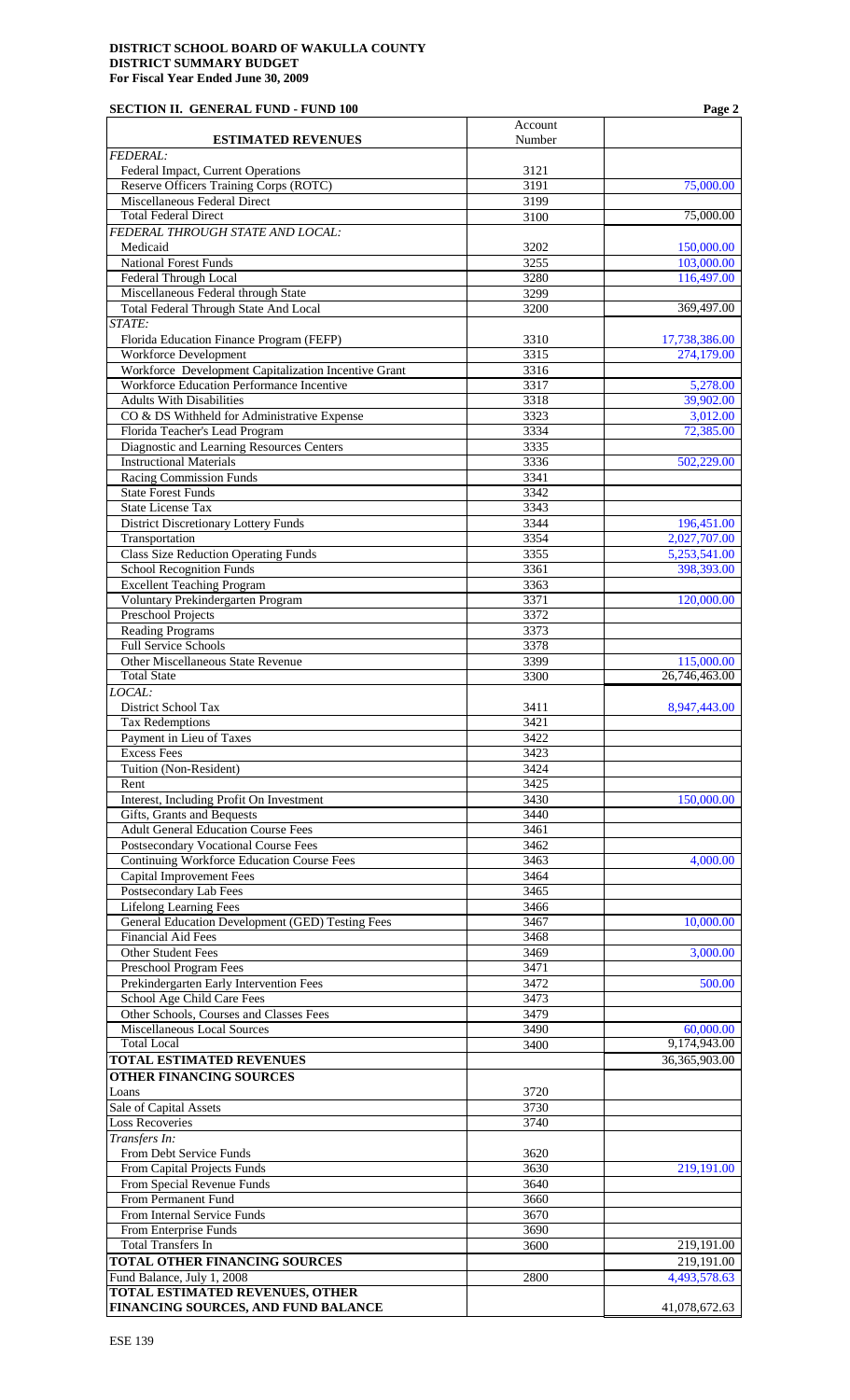**SECTION II. GENERAL FUND - FUND 100 (Continued) Page 3**

| <b>APPROPRIATIONS</b>                                                  | Account<br>Number | Totals        | Salaries<br>100 | <b>Employee Benefits</b><br>200 | <b>Purchased Services</b><br>300 | <b>Energy Services</b><br>400 | Materials & Supplies<br>500 | Capital Outlay<br>600 | Other Expenses<br>700 |
|------------------------------------------------------------------------|-------------------|---------------|-----------------|---------------------------------|----------------------------------|-------------------------------|-----------------------------|-----------------------|-----------------------|
| Instruction                                                            | 5000              | 22,349,067.44 | 15,129,653.62   | 3,976,606.16                    | 1,525,895.50                     | 3,000.00                      | 1,412,238.93                | 138,658.23            | 163,015.00            |
| <b>Pupil Personnel Services</b>                                        | 6100              | 1,975,869.01  | 1,035,005.68    | 291,943.24                      | 369,824.23                       | 1,300.00                      | 10,800.00                   | 266,995.86            |                       |
| <b>Instructional Media Services</b>                                    | 6200              | 613,914.24    | 430,794.48      | 122,215.58                      |                                  |                               |                             | 60,904.18             |                       |
| Instruction and Curriculum Development Services                        | 6300              | 1,220,701.69  | 952,841.52      | 233,760.17                      | 21,460.00                        |                               | 5,445.00                    | 2,250.00              | 4,945.00              |
| <b>Instructional Staff Training Services</b>                           | 6400              | 124,904.36    | 83,911.38       | 14,446.00                       | 22,846.98                        |                               | 1,270.00                    |                       | 2,430.00              |
| <b>Instruction Related Technology</b>                                  | 6500              | 247,462.97    | 194,744.50      | 52,718.47                       |                                  |                               |                             |                       |                       |
| Board                                                                  | 7100              | 497,807.75    | 127,080.00      | 70,816.75                       | 288,911.00                       |                               |                             |                       | 11,000.00             |
| General Administration                                                 | 7200              | 564,654.01    | 261,363.17      | 51,829.43                       | 181,513.87                       |                               | 33,000.00                   | 5,000.00              | 31,947.54             |
| School Administration                                                  | 7300              | 1,808,555.41  | 1,404,846.46    | 353,708.95                      |                                  |                               | 50,000.00                   |                       |                       |
| Facilities Acquisition and Construction                                | 7400              | 134,048.20    | 59,425.00       | 18,003.20                       | 41,500.00                        |                               | 900.00                      | 13,680.00             | 540.00                |
| <b>Fiscal Services</b>                                                 | 7500              | 426,972.90    | 312,175.00      | 95,667.90                       | 10,100.00                        |                               | 6,000.00                    | 3,000.00              | 30.00                 |
| <b>Central Services</b>                                                | 7700              | 622,336.92    | 308,109.42      | 75,516.20                       | 182,353.00                       |                               | 46,968.30                   | 7,740.00              | 1,650.00              |
| <b>Pupil Transportation Services</b>                                   | 7800              | 3,148,759.91  | 1,299,240.99    | 540,996.37                      | 216,342.55                       | 867,590.00                    | 108,380.00                  | 76,120.00             | 40,090.00             |
| Operation of Plant                                                     | 7900              | 4,326,998.35  | 1,355,398.07    | 494,030.67                      | 978,084.74                       | 1,370,882.00                  | 103,328.90                  | 24,229.97             | 1,044.00              |
| Maintenance of Plant                                                   | 8100              | 918,342.23    | 422,047.84      | 121,098.96                      | 242,739.00                       | 16,000.00                     | 99,104.43                   | 16,605.00             | 747.00                |
| Administrative Technology Services                                     | 8200              | 10,914.67     | 8,490.50        | 2,424.17                        |                                  |                               |                             |                       |                       |
| <b>Community Services</b>                                              | 9100              | 4,073.26      | 3,500.00        | 573.26                          |                                  |                               |                             |                       |                       |
| Debt Service                                                           | 9200              |               |                 |                                 |                                  |                               |                             |                       |                       |
| <b>TOTAL APPROPRIATIONS</b>                                            |                   | 38,995,383.32 | 23,388,627.63   | 6,516,355.48                    | 4,081,570.87                     | 2,258,772.00                  | 1,877,435.56                | 615,183.24            | 257,438.54            |
| <b>OTHER FINANCING USES:</b>                                           |                   |               |                 |                                 |                                  |                               |                             |                       |                       |
| Transfers Out: (Function 9700)                                         |                   |               |                 |                                 |                                  |                               |                             |                       |                       |
| To Debt Service Funds                                                  | 920               |               |                 |                                 |                                  |                               |                             |                       |                       |
| To Capital Projects Funds                                              | 930               |               |                 |                                 |                                  |                               |                             |                       |                       |
| To Special Revenue Funds                                               | 940               |               |                 |                                 |                                  |                               |                             |                       |                       |
| To Permanent Fund                                                      | 960               |               |                 |                                 |                                  |                               |                             |                       |                       |
| To Internal Service Funds                                              | 970               |               |                 |                                 |                                  |                               |                             |                       |                       |
| To Enterprise Funds                                                    | 990               |               |                 |                                 |                                  |                               |                             |                       |                       |
| <b>Total Transfers Out</b>                                             | 9700              |               |                 |                                 |                                  |                               |                             |                       |                       |
| <b>TOTAL OTHER FINANCING USES</b>                                      |                   |               |                 |                                 |                                  |                               |                             |                       |                       |
| Fund Balance, June 30, 2009                                            | 2700              | 2,083,289.31  |                 |                                 |                                  |                               |                             |                       |                       |
| TOTAL APPROPRIATIONS, OTHER FINANCING USES,<br><b>AND FUND BALANCE</b> |                   | 41,078,672.63 |                 |                                 |                                  |                               |                             |                       |                       |
|                                                                        |                   |               |                 |                                 |                                  |                               |                             |                       |                       |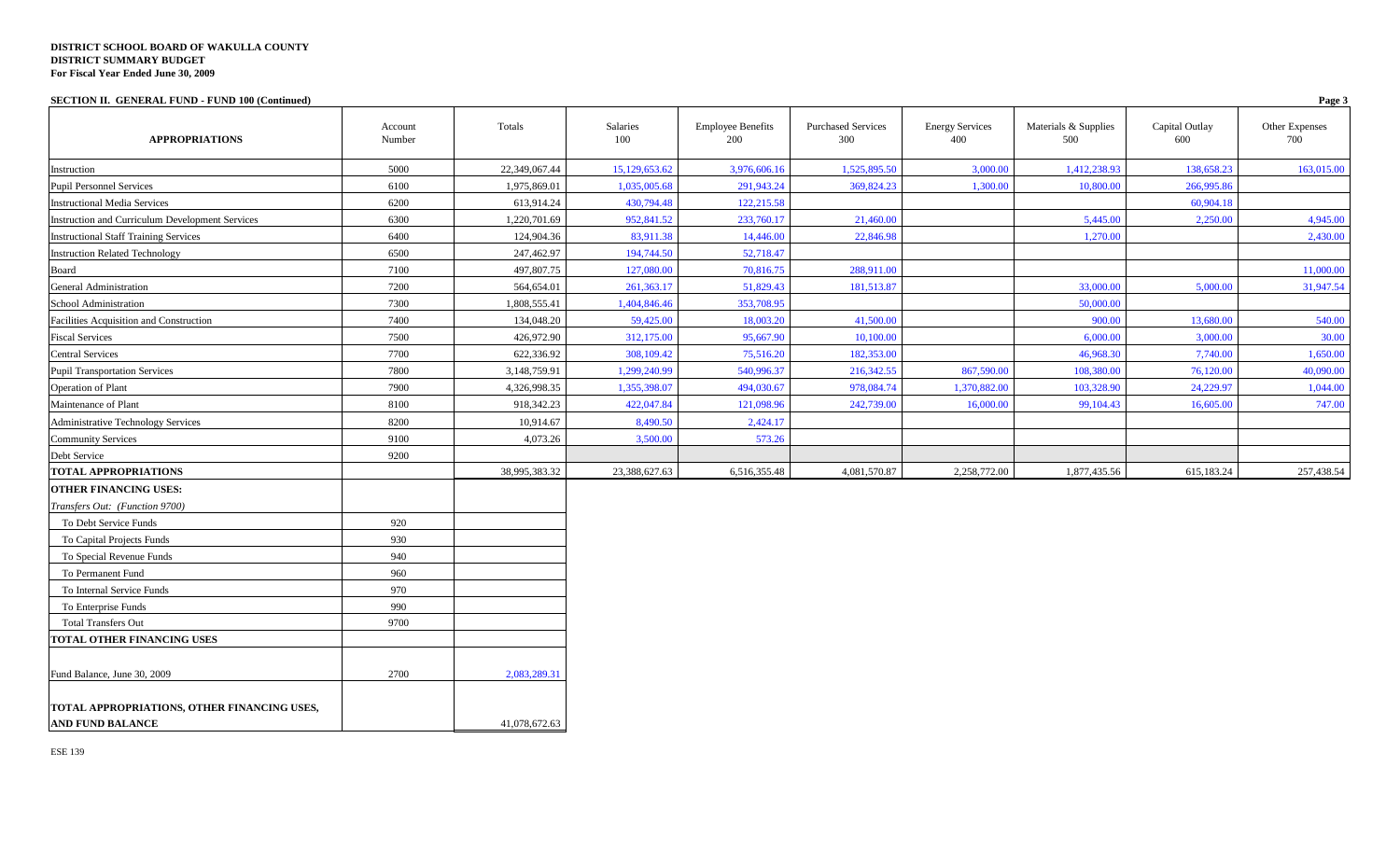| <b>SECTION III. SPECIAL REVENUE FUNDS - FOOD SERVICES - FUND 410</b>          |                   | Page 4       |  |  |
|-------------------------------------------------------------------------------|-------------------|--------------|--|--|
| <b>ESTIMATED REVENUES</b>                                                     | Account<br>Number |              |  |  |
| FEDERAL THROUGH STATE AND LOCAL:                                              |                   |              |  |  |
| National School Lunch Act                                                     | 3260              | 907,165.00   |  |  |
| <b>U.S.D.A. Donated Foods</b>                                                 | 3265              | 92,000.00    |  |  |
| Federal Through Local                                                         | 3280              |              |  |  |
| Miscellaneous Federal Through State                                           | 3299              |              |  |  |
| <b>Total Federal Through State And Local</b>                                  | 3200              | 999,165.00   |  |  |
| STATE:                                                                        |                   |              |  |  |
| <b>School Breakfast Supplement</b>                                            | 3337              | 13,000.00    |  |  |
| School Lunch Supplement                                                       | 3338              | 10,750.00    |  |  |
| <b>Other Miscellaneous Revenue</b>                                            | 3399              |              |  |  |
| <b>Total State</b>                                                            | 3300              | 23,750.00    |  |  |
| LOCAL:                                                                        |                   |              |  |  |
| Interest, Including Profit on Investment                                      | 3430              |              |  |  |
| Gifts, Grants and Bequests                                                    | 3440              |              |  |  |
| Food Service                                                                  | 3450              | 933,324.00   |  |  |
| <b>Other Miscellaneous Local Sources</b>                                      | 3495              |              |  |  |
| <b>Total Local</b>                                                            | 3400              | 933,324.00   |  |  |
| <b>TOTAL ESTIMATED REVENUES</b>                                               |                   | 1,956,239.00 |  |  |
| <b>OTHER FINANCING SOURCES:</b>                                               |                   |              |  |  |
| Loans                                                                         | 3720              |              |  |  |
| Sale of Capital Assets                                                        | 3730              |              |  |  |
| <b>Loss Recoveries</b>                                                        | 3740              |              |  |  |
| Transfers In:                                                                 |                   |              |  |  |
| From General Fund                                                             | 3610              |              |  |  |
| From Debt Service                                                             | 3620              |              |  |  |
| <b>From Capital Projects Funds</b>                                            | 3630              |              |  |  |
| <b>Interfund Transfer</b>                                                     | 3650              |              |  |  |
| From Permanent Fund                                                           | 3660              |              |  |  |
| From Internal Service Funds                                                   | 3670              |              |  |  |
| From Enterprise Funds                                                         | 3690              |              |  |  |
| <b>Total Transfers In</b>                                                     | 3600              |              |  |  |
| <b>TOTAL OTHER FINANCING SOURCES</b>                                          |                   |              |  |  |
| Fund Balance, July 1, 2008                                                    | 2800              | 258,629.48   |  |  |
| TOTAL ESTIMATED REVENUES, OTHER FINANCING<br><b>SOURCES, AND FUND BALANCE</b> |                   | 2,214,868.48 |  |  |
|                                                                               |                   |              |  |  |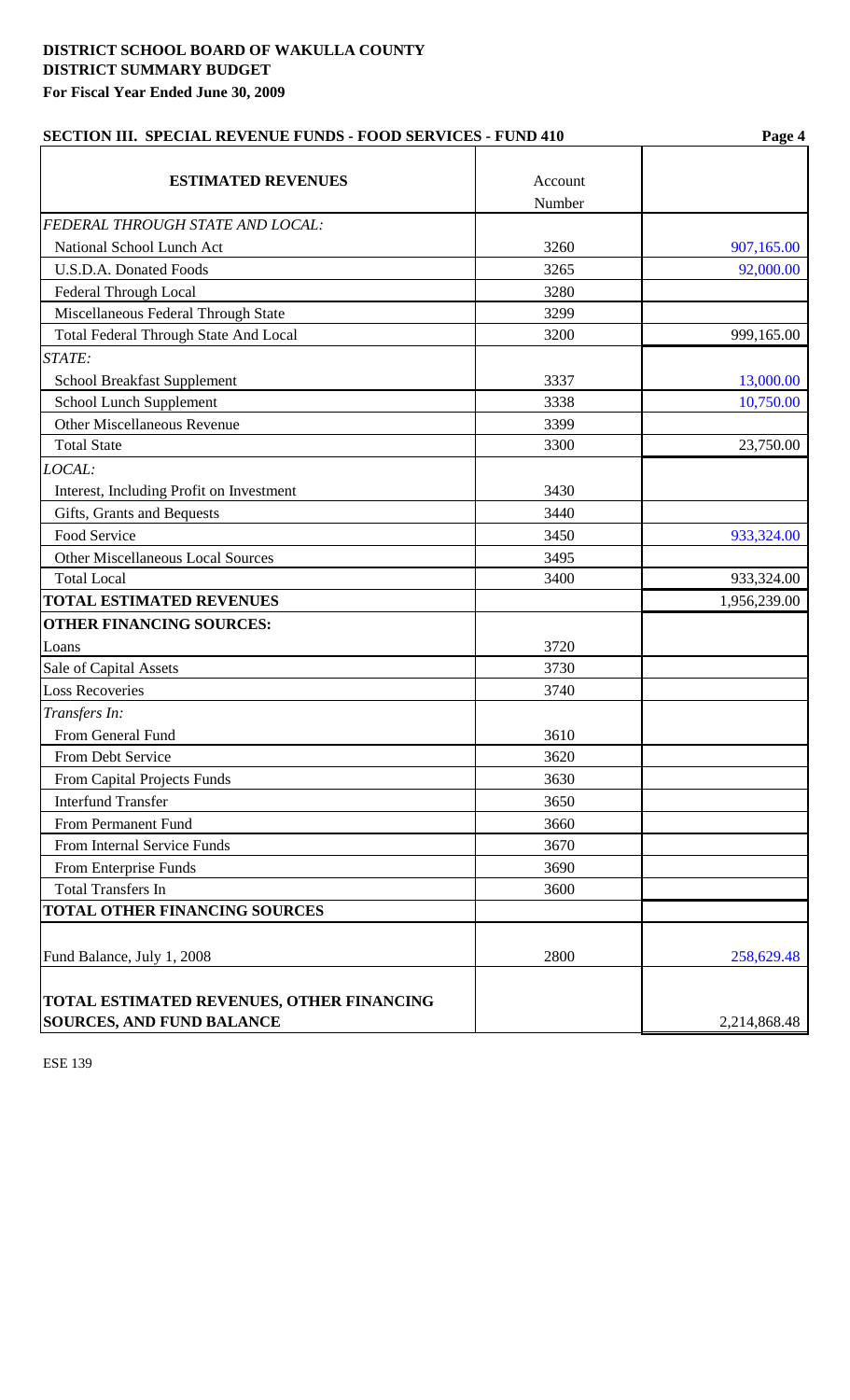# **SECTION III. SPECIAL REVENUE FUNDS - FOOD SERVICES - FUND 410 (CONTINUED) Page 5**

| <b>APPROPRIATIONS</b>                                                  | Account<br>Number |              |
|------------------------------------------------------------------------|-------------------|--------------|
| Food Services: (Function 7600)                                         |                   |              |
| Salaries                                                               | 100               | 702,170.00   |
| <b>Employee Benefits</b>                                               | 200               | 277,255.00   |
| <b>Purchased Services</b>                                              | 300               | 43,654.00    |
| <b>Energy Services</b>                                                 | 400               |              |
| <b>Materials and Supplies</b>                                          | 500               | 939,992.00   |
| Capital Outlay                                                         | 600               | 38,779.00    |
| Other Expenses                                                         | 700               | 46,980.00    |
| <b>TOTAL APPROPRIATIONS</b>                                            | 7600              | 2,048,830.00 |
| <b>OTHER FINANCING USES:</b>                                           |                   |              |
| Transfers Out (Function 9700)<br>To General Fund                       | 910               |              |
| To Debt Service Funds                                                  | 920               |              |
| To Capital Projects Funds                                              | 930               |              |
| Interfund                                                              | 950               |              |
| To Permanent Fund                                                      | 960               |              |
| To Internal Service Funds                                              | 970               |              |
| To Enterprise Funds                                                    | 990               |              |
| <b>Total Transfers Out</b>                                             | 9700              |              |
| <b>TOTAL OTHER FINANCING USES</b>                                      |                   |              |
| Fund Balance, June 30, 2009                                            | 2700              | 166,038.48   |
| TOTAL APPROPRIATIONS, OTHER FINANCING USES,<br><b>AND FUND BALANCE</b> |                   | 2,214,868.48 |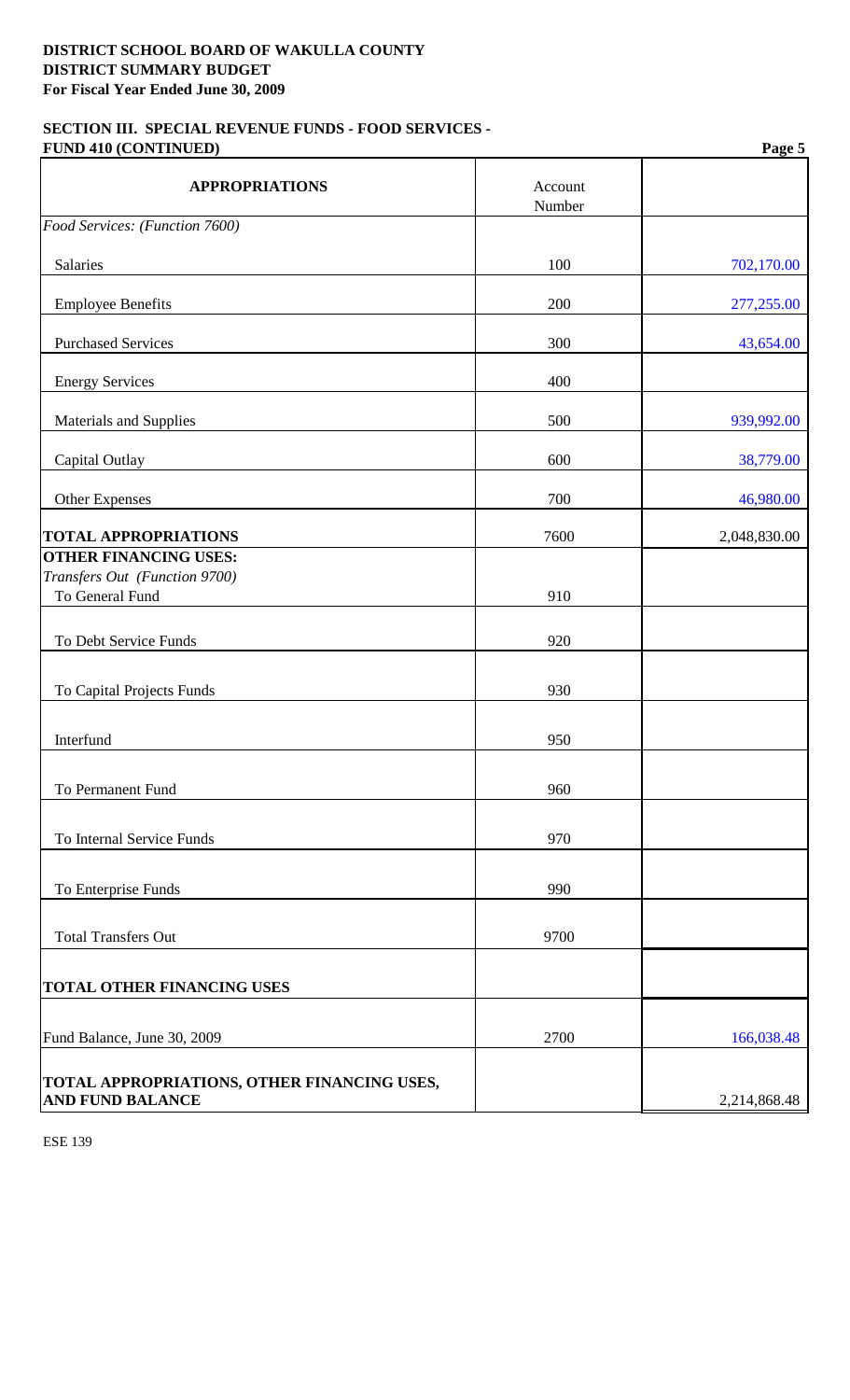# **SECTION IV. SPECIAL REVENUE FUNDS - OTHER FEDERAL PROGRAMS - FUND 420**

|                                                                                      |                   | Page 6       |
|--------------------------------------------------------------------------------------|-------------------|--------------|
| <b>ESTIMATED REVENUES</b>                                                            | Account<br>Number |              |
| <b>FEDERAL DIRECT:</b>                                                               |                   |              |
| Workforce Investment Act                                                             | 3170              |              |
| <b>Community Action Programs</b>                                                     | 3180              |              |
| Reserve Officers Training Corps (ROTC)                                               | 3191              |              |
| Miscellaneous Federal Direct                                                         | 3199              |              |
| <b>Total Federal Direct</b>                                                          | 3100              |              |
| FEDERAL THROUGH STATE AND LOCAL:                                                     |                   |              |
| <b>Vocational Education Acts</b>                                                     | 3201              | 123,586.82   |
| Medicaid                                                                             | 3202              |              |
| Workforce Investment Act                                                             | 3220              |              |
| <b>Eisenhower Math and Science</b>                                                   | 3226              | 196,591.00   |
| Drug Free Schools                                                                    | 3227              | 14,064.00    |
| Individuals with Disabilities Education Act (IDEA) (PL 94-142)                       | 3230              | 1,298,587.02 |
| Elementary and Secondary Education Act, Title I                                      | 3240              | 629,855.99   |
| <b>Adult General Education</b>                                                       | 3251              | 48,676.00    |
| <b>Vocational Rehabilitation</b>                                                     | 3253              |              |
| Elementary and Secondary Education Act, Title V                                      | 3270              |              |
| Federal Through Local                                                                | 3280              |              |
| Miscellaneous Federal Through State                                                  | 3299              | 142,998.21   |
| Total Federal Through State And Local                                                | 3200              | 2,454,359.04 |
| STATE:                                                                               |                   |              |
| <b>Other Miscellaneous State Revenue</b>                                             | 3399              |              |
| <b>Total State</b>                                                                   | 3300              |              |
| LOCAL:                                                                               |                   |              |
| Interest, Including Profit on Investment                                             | 3430              |              |
| Gifts, Grants & Bequests                                                             | 3440              |              |
| <b>Other Miscellaneous Local Sources</b>                                             | 3495              |              |
| <b>Total Local</b>                                                                   | 3400              |              |
| <b>TOTAL ESTIMATED REVENUES</b>                                                      |                   | 2,454,359.04 |
| <b>OTHER FINANCING SOURCES:</b>                                                      |                   |              |
| Loans                                                                                | 3720              |              |
| Sale of Capital Assets                                                               | 3730              |              |
| <b>Loss Recoveries</b>                                                               | 3740              |              |
| Transfers In:                                                                        |                   |              |
| From General Fund                                                                    | 3610              |              |
| From Debt Service                                                                    | 3620              |              |
| From Capital Projects Funds                                                          | 3630              |              |
| Interfund                                                                            | 3650              |              |
| From Permanent Fund                                                                  | 3660              |              |
| From Internal Service Funds                                                          | 3670              |              |
| From Enterprise Funds                                                                | 3690              |              |
| <b>Total Transfers In</b>                                                            | 3600              |              |
| TOTAL OTHER FINANCING SOURCES                                                        |                   |              |
|                                                                                      |                   |              |
| Fund Balance, July 1, 2008                                                           | 2800              |              |
|                                                                                      |                   |              |
| <b>TOTAL ESTIMATED REVENUES, OTHER FINANCING</b><br><b>SOURCES, AND FUND BALANCE</b> |                   | 2,454,359.04 |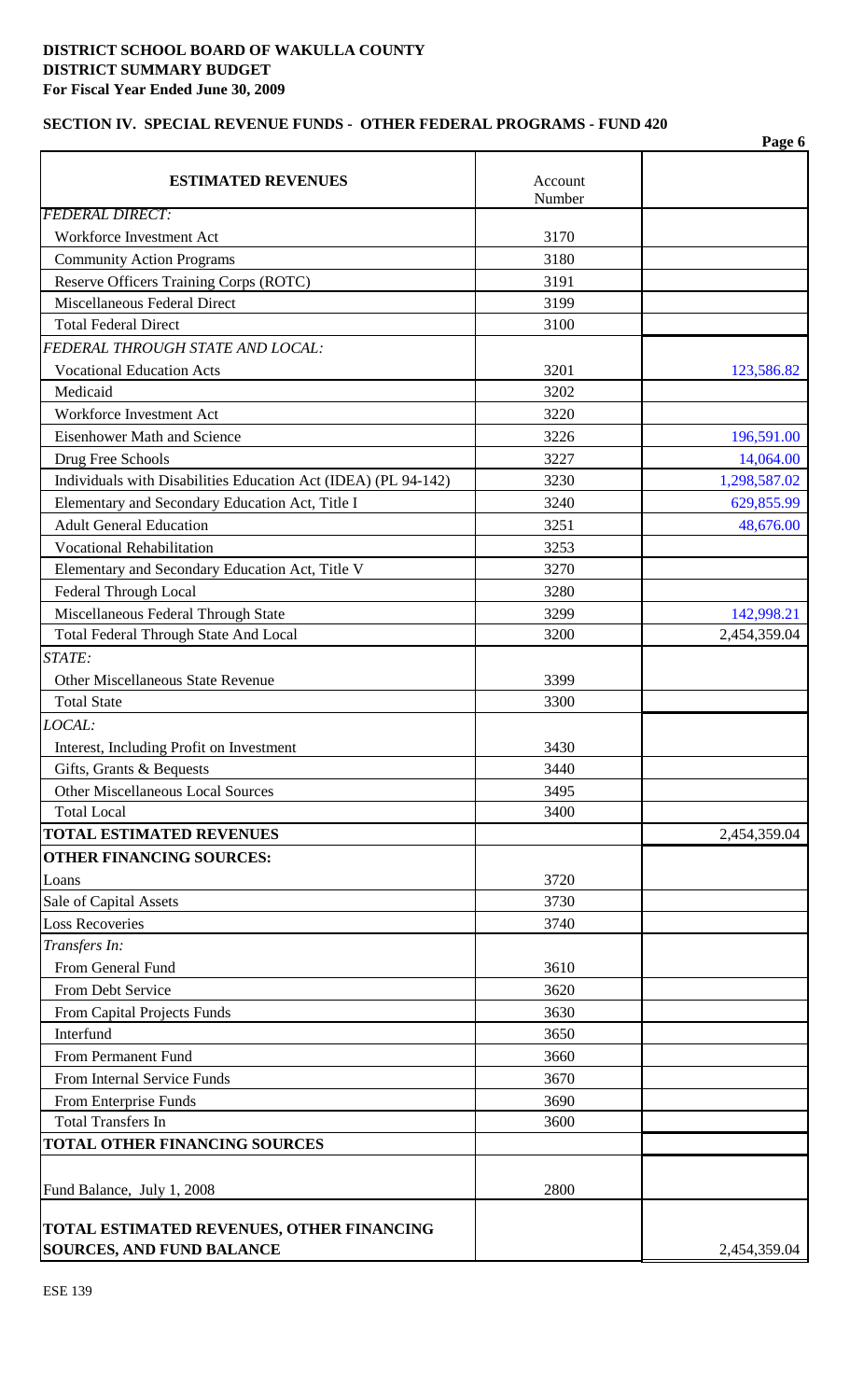#### **SECTION IV. SPECIAL REVENUE FUNDS - OTHER FEDERAL PROGRAMS - FUND 420 (Continued) Page 7**

| $\mu$ No $\mu$ , $\mu$ is the start that $\mu$ is the complex of $\mu$ is the starter $\mu$ is the starter $\mu$ (commuted) |         |              |              |                          |                           |                        |                      |                | 146            |
|-----------------------------------------------------------------------------------------------------------------------------|---------|--------------|--------------|--------------------------|---------------------------|------------------------|----------------------|----------------|----------------|
|                                                                                                                             | Account |              | Salaries     | <b>Employee Benefits</b> | <b>Purchased Services</b> | <b>Energy Services</b> | Materials & Supplies | Capital Outlay | Other Expenses |
| <b>APPROPRIATIONS</b>                                                                                                       | Number  | Totals       | 100          | 200                      | 300                       | 400                    | 500                  | 600            | 700            |
| Instruction                                                                                                                 | 5000    | 1,754,744.23 | 1,025,650.00 | 272,597.00               | 166,734.00                |                        | 76,126.78            | 200,896.45     | 12,740.00      |
| <b>Pupil Personnel Services</b>                                                                                             | 6100    | 274,193.51   | 179,816.77   | 31,674.88                | 37,719.22                 |                        | 18,902.64            | 5,000.00       | 1,080.00       |
| <b>Instructional Media Services</b>                                                                                         | 6200    |              |              |                          |                           |                        |                      |                |                |
| Instruction and Curriculum Development Services                                                                             | 6300    | 192,450.00   | 139,000.00   | 36,650.00                | 13,800.00                 |                        | 1,000.00             | 2,000.00       |                |
| <b>Instructional Staff Training Services</b>                                                                                | 6400    | 83,837.51    | 26,080.00    | 2,681.96                 | 31,750.50                 |                        | 5,198.55             | 7,126.50       | 11,000.00      |
| <b>Instruction Related Technology</b>                                                                                       | 6500    |              |              |                          |                           |                        |                      |                |                |
| Board                                                                                                                       | 7100    |              |              |                          |                           |                        |                      |                |                |
| General Administration                                                                                                      | 7200    | 65,845.99    |              |                          |                           |                        |                      |                | 65,845.99      |
| School Administration                                                                                                       | 7300    |              |              |                          |                           |                        |                      |                |                |
| Facilities Acquisition and Construction                                                                                     | 7400    |              |              |                          |                           |                        |                      |                |                |
| <b>Fiscal Services</b>                                                                                                      | 7500    |              |              |                          |                           |                        |                      |                |                |
| Food Services                                                                                                               | 7600    |              |              |                          |                           |                        |                      |                |                |
| <b>Central Services</b>                                                                                                     | 7700    | 2,700.00     | 1,700.00     |                          | 1,000.00                  |                        |                      |                |                |
| <b>Pupil Transportation Services</b>                                                                                        | 7800    | 80,587.80    | 20,000.00    | 4,094.80                 |                           | 25,493.00              |                      | 25,000.00      | 6,000.00       |
| Operation of Plant                                                                                                          | 7900    |              |              |                          |                           |                        |                      |                |                |
| Maintenance of Plant                                                                                                        | 8100    |              |              |                          |                           |                        |                      |                |                |
| <b>Administrative Technology Services</b>                                                                                   | 8200    |              |              |                          |                           |                        |                      |                |                |
| <b>Community Services</b>                                                                                                   | 9100    |              |              |                          |                           |                        |                      |                |                |
| Debt Service                                                                                                                | 9200    |              |              |                          |                           |                        |                      |                |                |
| <b>TOTAL APPROPRIATIONS</b>                                                                                                 |         | 2,454,359.04 | 1,392,246.77 | 347,698.64               | 251,003.72                | 25,493.00              | 101,227.97           | 240,022.95     | 96,665.99      |
| <b>OTHER FINANCING USES:</b>                                                                                                |         |              |              |                          |                           |                        |                      |                |                |
| Transfers Out: (Function 9700)                                                                                              |         |              |              |                          |                           |                        |                      |                |                |
| To General Fund                                                                                                             | 910     |              |              |                          |                           |                        |                      |                |                |
| To Debt Service Funds                                                                                                       | 920     |              |              |                          |                           |                        |                      |                |                |
| To Capital Projects Funds                                                                                                   | 930     |              |              |                          |                           |                        |                      |                |                |
| Interfund                                                                                                                   | 950     |              |              |                          |                           |                        |                      |                |                |
| To Permanent Fund                                                                                                           | 960     |              |              |                          |                           |                        |                      |                |                |
| To Internal Service Funds                                                                                                   | 970     |              |              |                          |                           |                        |                      |                |                |
| To Enterprise Funds                                                                                                         | 990     |              |              |                          |                           |                        |                      |                |                |
| <b>Total Transfers Out</b>                                                                                                  | 9700    |              |              |                          |                           |                        |                      |                |                |
| TOTAL OTHER FINANCING USES                                                                                                  |         |              |              |                          |                           |                        |                      |                |                |
| Fund Balance, June 30, 2009                                                                                                 | 2700    |              |              |                          |                           |                        |                      |                |                |
| TOTAL APPROPRIATIONS, OTHER FINANCING USES,                                                                                 |         |              |              |                          |                           |                        |                      |                |                |
| <b>AND FUND BALANCE</b>                                                                                                     |         | 2,454,359.04 |              |                          |                           |                        |                      |                |                |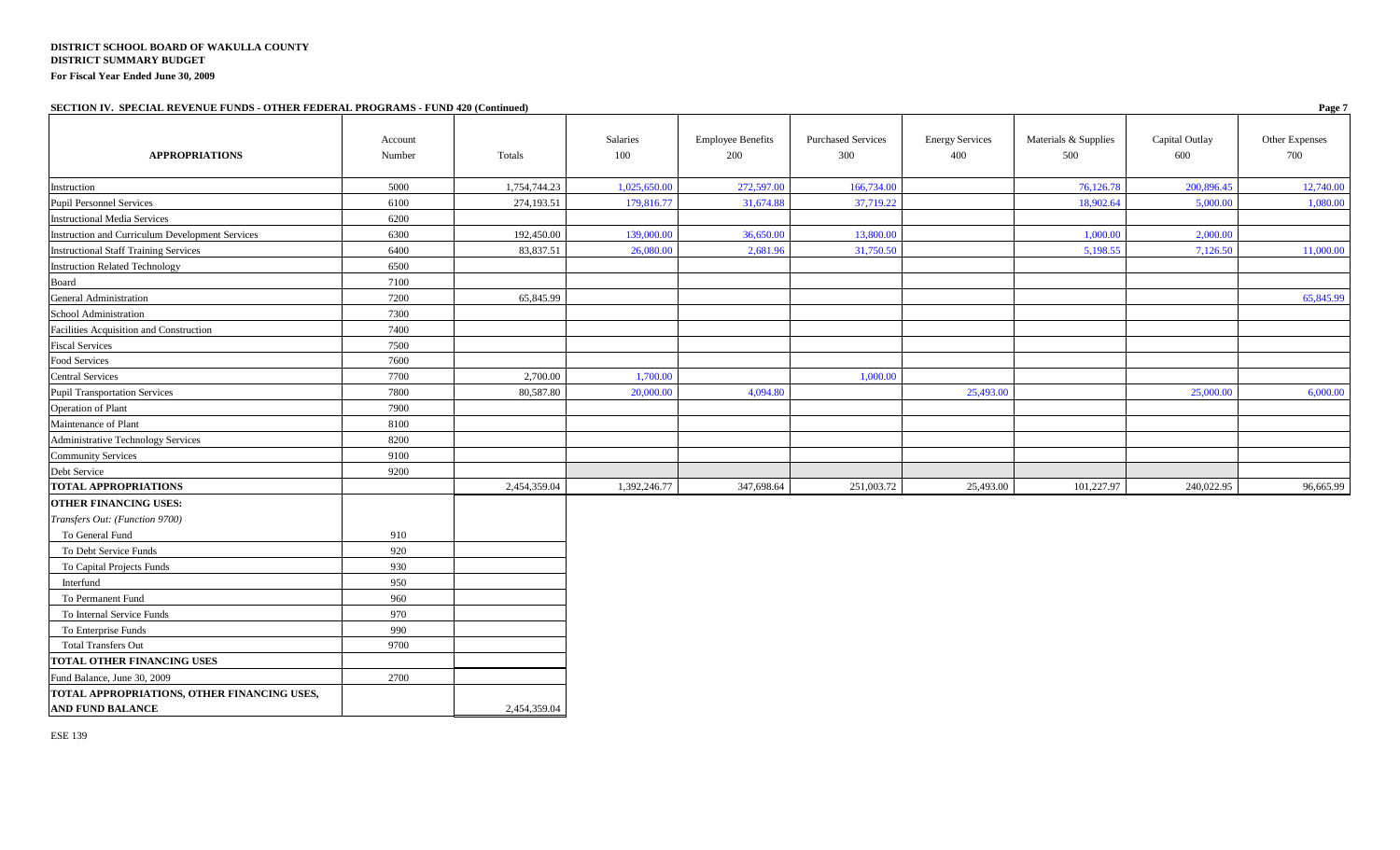# **DISTRICT SCHOOL BOARD OF WAKULLA COUNTY DISTRICT SUMMARY BUDGET**

**For Fiscal Year Ended June 30, 2009**

# **ESTIMATED REVENUES** Account Number Federal Through Local 3280 Interest, Including Profit on Investment 3430 Gifts, Grants and Bequests 3440 Other Miscellaneous Local Sources 3495 **TOTAL ESTIMATED REVENUES** 3000 **OTHER FINANCING SOURCES** *Transfers In:*  From General Fund 3610 From Debt Service Funds 3620 From Capital Projects Funds 3630 Interfund 3650 From Permanent Fund 3660 From Internal Service Funds 3670 From Enterprise Funds 3690 Total Transfers In 3600 **TOTAL OTHER FINANCING SOURCES** Fund Balance, July 1, 2008 2800 **TOTAL ESTIMATED REVENUES, OTHER FINANCING SOURCES AND FUND BALANCE APPROPRIATIONS** Instruction 5000 Pupil Personnel Services 6100 Instructional Media Services 6200 Instruction and Curriculum Development Services 6300 Instructional Staff Training Services 6400 Instruction Related Technology 6500 Board 7100 General Administration 7200 School Administration 7300 Facilities Acquisition and Construction 7410 Fiscal Services 7500 Central Services 7700 Pupil Transportation Services 7800 Operation of Plant 7900 Maintenance of Plant 8100 Administrative Technology Services 8200 Community Services 9100 Facilities Acquisition and Construction 7420 Other Capital Outlay 9300 **TOTAL APPROPRIATIONS OTHER FINANCING USES:** *Transfers Out: (Function 9700)* To General Fund 910 To Debt Service Funds 920 To Captial Project Funds 930 Interfund 950 To Permanent Fund 960 To Internal Service Funds 970 To Enterprise Funds 990 Total Transfers Out 9700 **TOTAL OTHER FINANCING USES** Fund Balance, June 30, 2009 2700 **TOTAL APPROPRIATIONS, OTHER FINANCING USES,**

**SECTION V. SPECIAL REVENUE FUND - MISCELLANEOUS - FUND 490 Page 8**

**AND FUND BALANCE**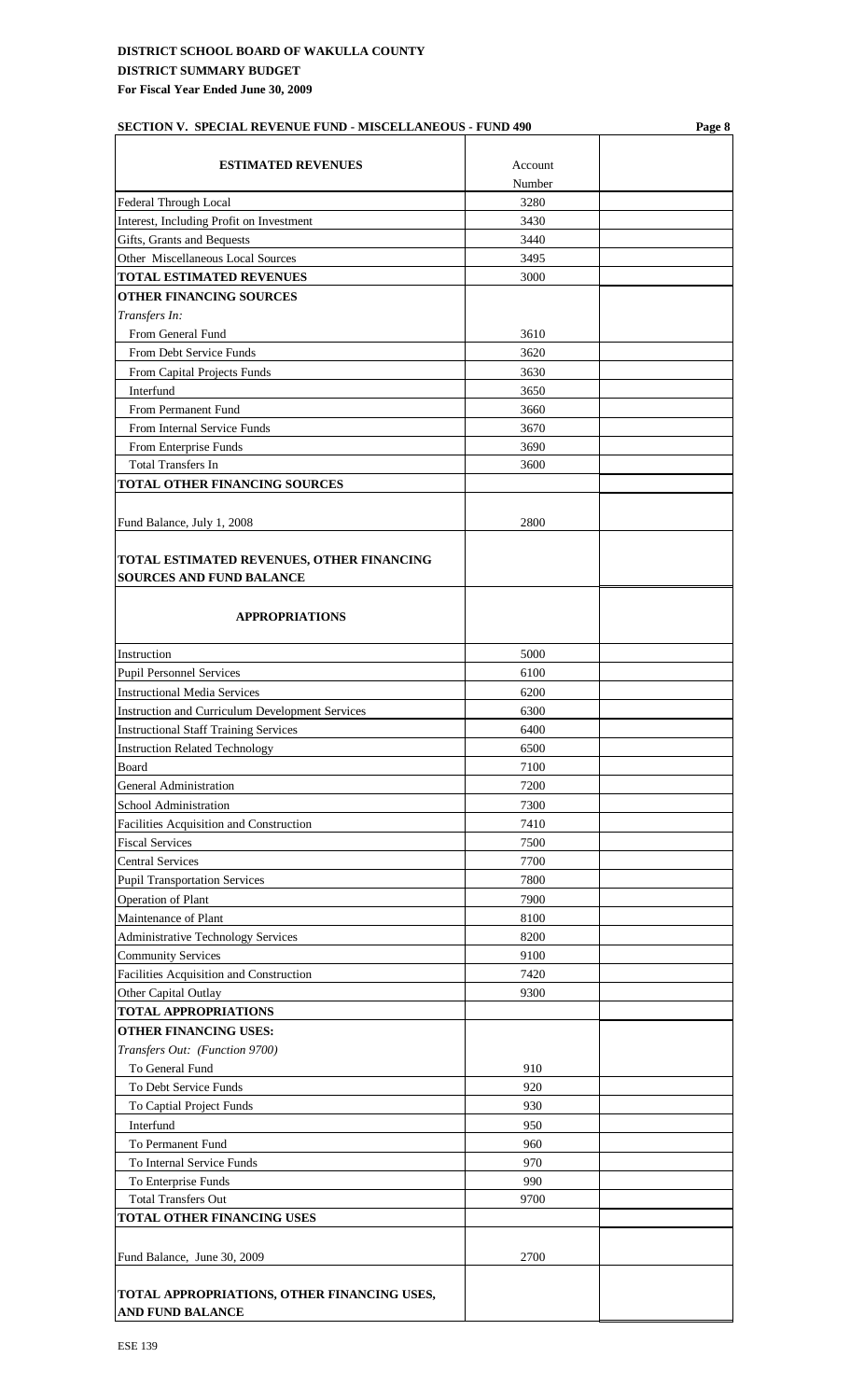#### **SECTION VI. DEBT SERVICE FUNDS Page 9**

| $500010111$ $10001001101100$                                                          |         |              |                  |                   |                         |                      |                       | $\frac{1}{2}$ up $\frac{1}{2}$ |
|---------------------------------------------------------------------------------------|---------|--------------|------------------|-------------------|-------------------------|----------------------|-----------------------|--------------------------------|
|                                                                                       |         |              | 210              | 220               | 230                     | 240                  | 250                   | 290                            |
| <b>ESTIMATED REVENUES</b>                                                             | Account | Totals       | SBE & COBI Bonds | Special Act Bonds | Section 1011.14-15 F.S. | Motor Vehicle        | <b>District Bonds</b> | Other                          |
|                                                                                       | Number  |              |                  | (Race Track)      | Loans                   | <b>Revenue Bonds</b> |                       | Debt Service                   |
| <b>STATE SOURCES:</b>                                                                 |         |              |                  |                   |                         |                      |                       |                                |
| CO & DS Distributed                                                                   | 3321    |              |                  |                   |                         |                      |                       |                                |
| CO & DS Withheld for SBE/COBI Bonds                                                   | 3322    | 134,239.13   | 134,239.13       |                   |                         |                      |                       |                                |
| Cost of Issuing SBE/COBI Bonds                                                        | 3324    |              |                  |                   |                         |                      |                       |                                |
| Interest on Undistributed CO & DS                                                     | 3325    |              |                  |                   |                         |                      |                       |                                |
| SBE/COBI Bond Interest                                                                | 3326    |              |                  |                   |                         |                      |                       |                                |
| Racing Commission Funds                                                               | 3341    |              |                  |                   |                         |                      |                       |                                |
| <b>Total State Sources</b>                                                            | 3300    | 134,239.13   | 134,239.13       |                   |                         |                      |                       |                                |
| <b>LOCAL SOURCES:</b>                                                                 |         |              |                  |                   |                         |                      |                       |                                |
| District Interest and Sinking Taxes                                                   | 3412    | 628,836.42   |                  |                   |                         |                      | 628,836.42            |                                |
| Local Sales Tax                                                                       | 3418    |              |                  |                   |                         |                      |                       |                                |
| <b>Tax Redemptions</b>                                                                | 3421    |              |                  |                   |                         |                      |                       |                                |
| <b>Excess Fees</b>                                                                    | 3423    |              |                  |                   |                         |                      |                       |                                |
| Rent                                                                                  | 3425    |              |                  |                   |                         |                      |                       |                                |
| Interest, Including Profit on Investment                                              | 3430    |              |                  |                   |                         |                      |                       |                                |
| Gifts, Grants, and Bequests                                                           | 3440    |              |                  |                   |                         |                      |                       |                                |
| <b>Total Local Sources</b>                                                            | 3400    | 628,836.42   |                  |                   |                         |                      | 628,836.42            |                                |
| <b>TOTAL ESTIMATED REVENUES</b>                                                       |         | 763,075.55   | 134,239.13       |                   |                         |                      | 628,836.42            |                                |
| <b>OTHER FINANCING SOURCES:</b>                                                       |         |              |                  |                   |                         |                      |                       |                                |
| Sale of Bonds                                                                         | 3710    |              |                  |                   |                         |                      |                       |                                |
| Loans                                                                                 | 3720    |              |                  |                   |                         |                      |                       |                                |
| Proceeds of Certificates of Participation                                             | 3750    |              |                  |                   |                         |                      |                       |                                |
| Transfers In:                                                                         |         |              |                  |                   |                         |                      |                       |                                |
| From General Fund                                                                     | 3610    |              |                  |                   |                         |                      |                       |                                |
| From Capital Projects Funds                                                           | 3630    | 3,469,348.35 |                  |                   |                         |                      |                       | 3,469,348.35                   |
| From Special Revenue Funds                                                            | 3640    |              |                  |                   |                         |                      |                       |                                |
| Interfund (Debt Service Only)                                                         | 3650    |              |                  |                   |                         |                      |                       |                                |
| From Permanent Fund                                                                   | 3660    |              |                  |                   |                         |                      |                       |                                |
| From Internal Service Funds                                                           | 3670    |              |                  |                   |                         |                      |                       |                                |
| From Enterprise Funds                                                                 | 3690    |              |                  |                   |                         |                      |                       |                                |
| <b>Total Transfers In</b>                                                             | 3600    | 3,469,348.35 |                  |                   |                         |                      |                       | 3,469,348.35                   |
| <b>TOTAL OTHER FINANCING SOURCES</b>                                                  |         | 3,469,348.35 |                  |                   |                         |                      |                       | 3.469.348.35                   |
| Fund Balances, July 1, 2008                                                           | 2800    | 68,619.88    | 29,152.18        |                   |                         |                      | 39,467.70             |                                |
| <b>TOTAL ESTIMATED REVENUES, OTHER FINANCING</b><br><b>SOURCES, AND FUND BALANCES</b> |         | 4,301,043.78 | 163,391.31       |                   |                         |                      | 668, 304. 12          | 3,469,348.35                   |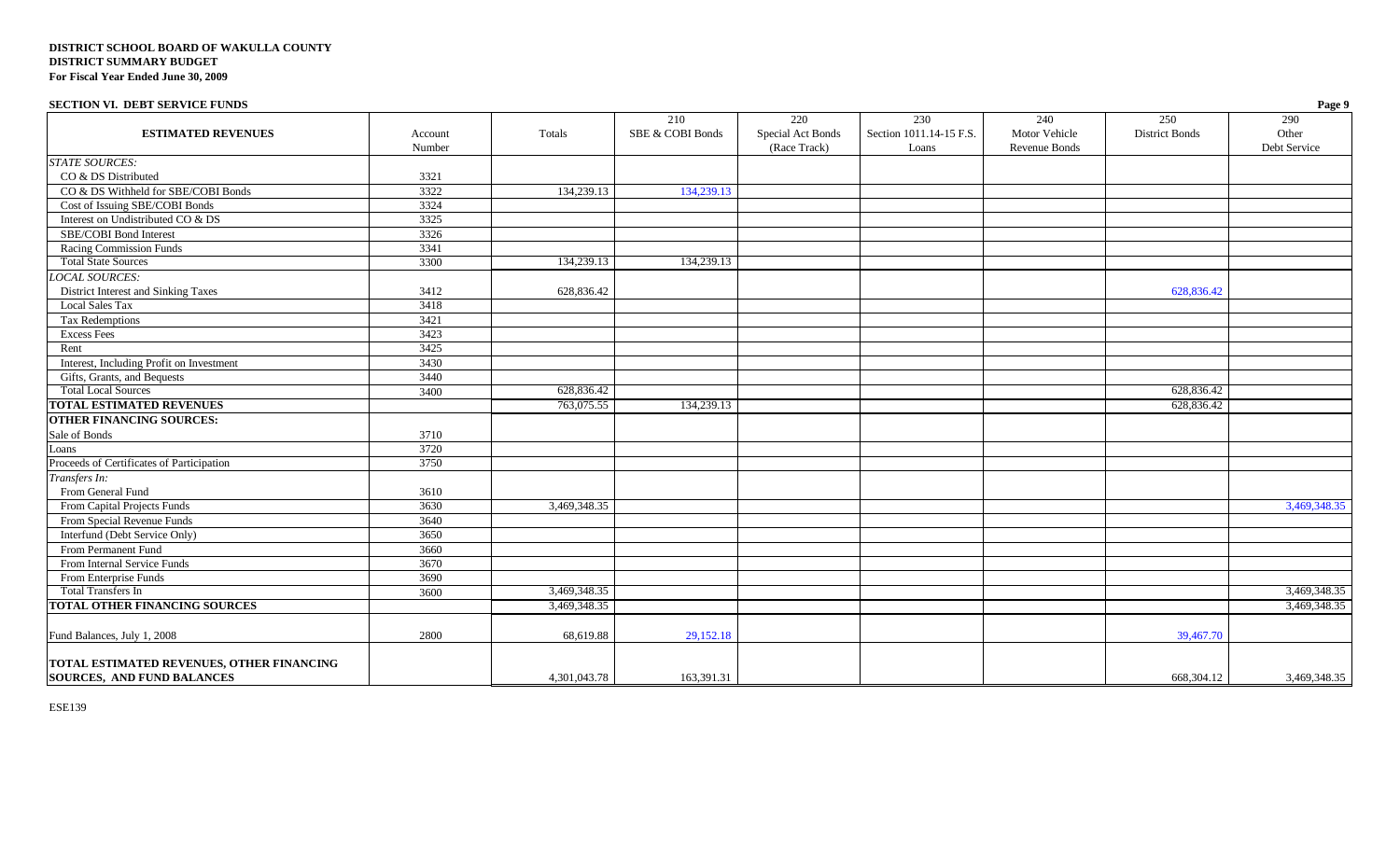#### **SECTION VI. DEBT SERVICE FUNDS (Continued) Page 10**

|                                                    |         |              | 210              | 220               | 230                      | 240           | 250            | 290          |
|----------------------------------------------------|---------|--------------|------------------|-------------------|--------------------------|---------------|----------------|--------------|
| <b>APPROPRIATIONS</b>                              | Account | Totals       | SBE & COBI Bonds | Special Act Bonds | Section 1011.14-15 F. S. | Motor Vehicle | District Bonds | Other        |
|                                                    | Number  |              |                  | (Race Track)      | Loans                    | Revenue Bonds |                | Debt Service |
| Debt Service: (Function 9200)                      |         |              |                  |                   |                          |               |                |              |
| Redemption of Principal                            | 710     | 4,039,348.35 | 85,000.00        |                   |                          |               | 485,000.00     | 3,469,348.35 |
| Interest                                           | 720     | 212,932.47   | 52,243.75        |                   |                          |               | 160,688.72     |              |
| Dues and Fees                                      | 730     |              |                  |                   |                          |               |                |              |
| Miscellaneous Expenses                             | 790     |              |                  |                   |                          |               |                |              |
| <b>TOTAL APPROPRIATIONS</b>                        | 9200    | 4,252,280.82 | 137, 243. 75     |                   |                          |               | 645,688.72     | 3,469,348.35 |
| <b>OTHER FINANCING USES:</b>                       |         |              |                  |                   |                          |               |                |              |
| Transfers Out: (Function 9700)                     |         |              |                  |                   |                          |               |                |              |
| To General Fund                                    | 910     |              |                  |                   |                          |               |                |              |
| To Capital Projects Funds                          | 930     |              |                  |                   |                          |               |                |              |
| To Special Revenue Funds                           | 940     |              |                  |                   |                          |               |                |              |
| Interfund (Debt Service Only)                      | 950     |              |                  |                   |                          |               |                |              |
| To Permanent Fund                                  | 960     |              |                  |                   |                          |               |                |              |
| To Internal Service Funds                          | 970     |              |                  |                   |                          |               |                |              |
| To Enterprise Funds                                | 990     |              |                  |                   |                          |               |                |              |
| <b>Total Transfers Out</b>                         | 9700    |              |                  |                   |                          |               |                |              |
| <b>TOTAL OTHER FINANCING USES</b>                  |         |              |                  |                   |                          |               |                |              |
|                                                    |         |              |                  |                   |                          |               |                |              |
| Fund Balances, June 30, 2009                       | 2700    | 48,762.96    | 26,147.56        |                   |                          |               | 22,615.40      |              |
| <b>TOTAL APPROPRIATIONS, OTHER FINANCING USES,</b> |         |              |                  |                   |                          |               |                |              |
| <b>AND FUND BALANCES</b>                           |         | 4,301,043.78 | 163,391.31       |                   |                          |               | 668,304.12     | 3,469,348.35 |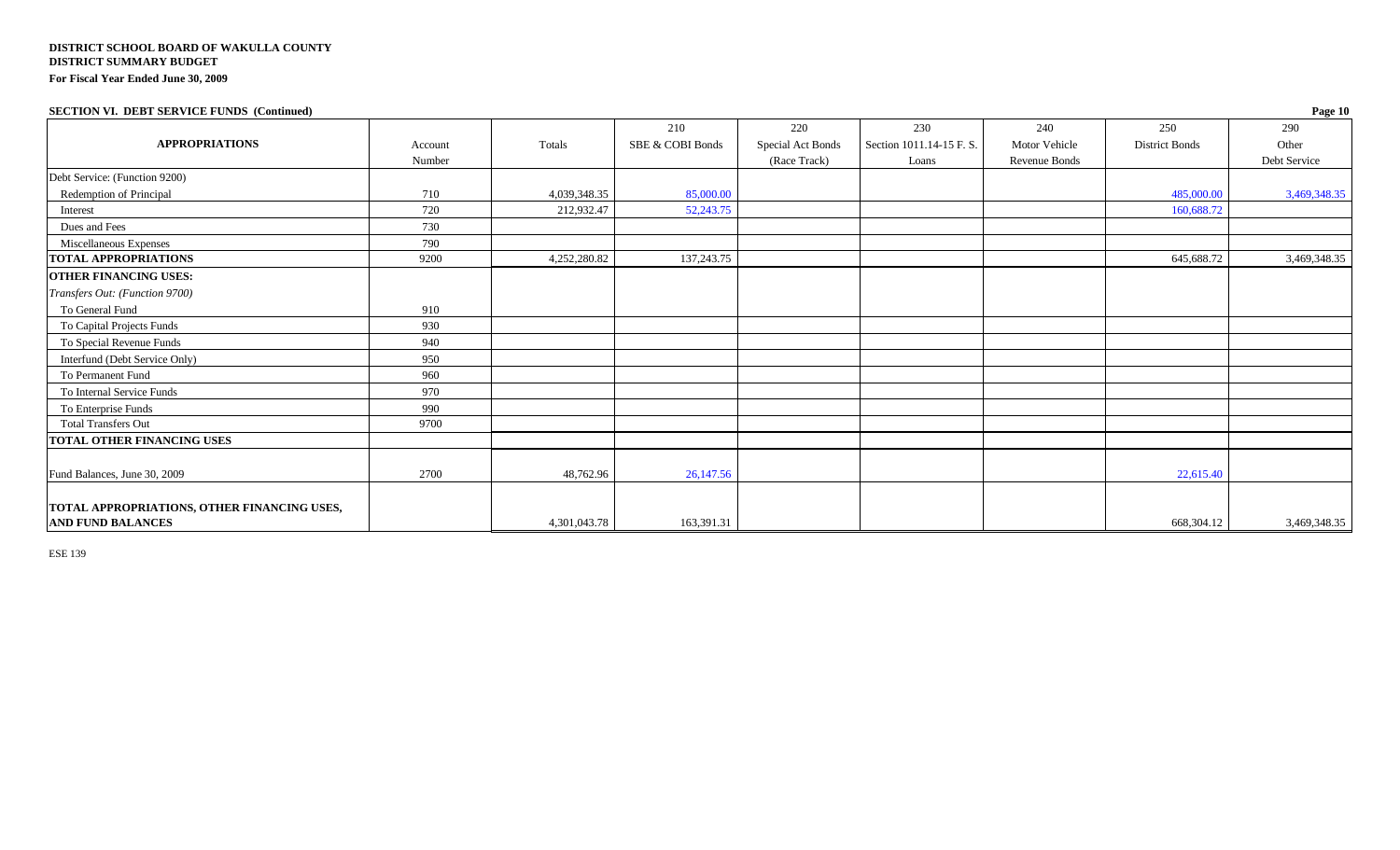| SECTION VII. CAPITAL PROJECTS FUNDS       |         |              |                    |                   |                    |                         |                       |                    |                    |               | Page 11          |
|-------------------------------------------|---------|--------------|--------------------|-------------------|--------------------|-------------------------|-----------------------|--------------------|--------------------|---------------|------------------|
|                                           |         |              | 310                | 320               | 330                | 340                     | 350                   | 360                | 370                | 380           | 390              |
| <b>ESTIMATED REVENUES</b>                 | Account |              | Capital Outlay     | Special Act Bonds | Section 1011.14-15 | <b>Public Education</b> |                       | Capital Outlay &   | Cap. Improvements  | Voted Capital | Other            |
|                                           | Number  | Totals       | Bond Issues (COBI) | (Racetrack)       | F.S. Loans         | Cap Outlay (PECO)       | <b>District Bonds</b> | Debt Service Funds | Section 1011.71(2) | Improvements  | Capital Projects |
| <b>FEDERAL SOURCES:</b>                   |         |              |                    |                   |                    |                         |                       |                    |                    |               |                  |
| Other Federal Through State               | 3290    |              |                    |                   |                    |                         |                       |                    |                    |               |                  |
| <b>Total Federal Sources</b>              | 3200    |              |                    |                   |                    |                         |                       |                    |                    |               |                  |
| <b>STATE SOURCES:</b>                     |         |              |                    |                   |                    |                         |                       |                    |                    |               |                  |
| CO & DS Distributed                       | 3321    | 69,304.00    |                    |                   |                    |                         |                       | 69,304.00          |                    |               |                  |
| Interest on Undistributed CO & DS         | 3325    |              |                    |                   |                    |                         |                       |                    |                    |               |                  |
| Racing Commission Funds                   | 3341    | 247,250.00   |                    |                   |                    |                         |                       |                    |                    |               | 247,250.00       |
| Public Education Capital Outlay (PECO)    | 3391    | 1,373,391.00 |                    |                   |                    | 1.373.391.00            |                       |                    |                    |               |                  |
| <b>Classrooms First Program</b>           | 3392    |              |                    |                   |                    |                         |                       |                    |                    |               |                  |
| School Infrastructure Thrift Program      | 3393    |              |                    |                   |                    |                         |                       |                    |                    |               |                  |
| <b>Effort Index Grants</b>                | 3394    |              |                    |                   |                    |                         |                       |                    |                    |               |                  |
| Smart Schools Small County Asst. Program  | 3395    |              |                    |                   |                    |                         |                       |                    |                    |               |                  |
| Class Size Reduction/Capital Funds        | 3396    |              |                    |                   |                    |                         |                       |                    |                    |               |                  |
| Charter School Capital Outlay Funding     | 3397    |              |                    |                   |                    |                         |                       |                    |                    |               |                  |
| Other Miscellaneous State Revenue         | 3399    |              |                    |                   |                    |                         |                       |                    |                    |               |                  |
| <b>Total State Sources</b>                | 3300    | 1,689,945.00 |                    |                   |                    | 1,373,391.00            |                       | 69,304.00          |                    |               | 247,250.00       |
| <b>LOCAL SOURCES:</b>                     |         |              |                    |                   |                    |                         |                       |                    |                    |               |                  |
| District Local Capital Improvement Tax    | 3413    | 2,620,151.74 |                    |                   |                    |                         |                       |                    | 2,620,151.74       |               |                  |
| <b>Local Sales Tax</b>                    | 3418    |              |                    |                   |                    |                         |                       |                    |                    |               |                  |
| Tax Redemptions                           | 3421    |              |                    |                   |                    |                         |                       |                    |                    |               |                  |
| Interest, Including Profit on Investment  | 3430    |              |                    |                   |                    |                         |                       |                    |                    |               |                  |
| Gifts, Grants, and Bequests               | 3440    |              |                    |                   |                    |                         |                       |                    |                    |               |                  |
| Miscellaneous Local Sources               | 3490    |              |                    |                   |                    |                         |                       |                    |                    |               |                  |
| <b>Impact Fees</b>                        | 3496    | 300,000.00   |                    |                   |                    |                         |                       |                    |                    |               | 300,000.00       |
| Refunds of Prior Year Expenditures        | 3497    |              |                    |                   |                    |                         |                       |                    |                    |               |                  |
| <b>Total Local Sources</b>                | 3400    | 2,920,151.74 |                    |                   |                    |                         |                       |                    | 2,620,151.74       |               | 300,000,00       |
| <b>TOTAL ESTIMATED REVENUES</b>           |         | 4,610,096.74 |                    |                   |                    | 1,373,391.00            |                       | 69,304.00          | 2,620,151.74       |               | 547,250.00       |
| <b>OTHER FINANCING SOURCES</b>            |         |              |                    |                   |                    |                         |                       |                    |                    |               |                  |
| Sale of Bonds                             | 3710    |              |                    |                   |                    |                         |                       |                    |                    |               |                  |
| Loans<br>Sale of Capital Assets           | 3720    |              |                    |                   |                    |                         |                       |                    |                    |               |                  |
|                                           | 3730    |              |                    |                   |                    |                         |                       |                    |                    |               |                  |
| <b>Loss Recoveries</b>                    | 3740    |              |                    |                   |                    |                         |                       |                    |                    |               |                  |
| Proceeds of Certificates of Participation | 3750    |              |                    |                   |                    |                         |                       |                    |                    |               |                  |
| Transfers In:                             |         |              |                    |                   |                    |                         |                       |                    |                    |               |                  |
| From General Fund                         | 3610    |              |                    |                   |                    |                         |                       |                    |                    |               |                  |
| From Debt Service Funds                   | 3620    |              |                    |                   |                    |                         |                       |                    |                    |               |                  |
| From Special Revenue Funds                | 3640    |              |                    |                   |                    |                         |                       |                    |                    |               |                  |
| Interfund (Capital Projects Only)         | 3650    |              |                    |                   |                    |                         |                       |                    |                    |               |                  |
| From Permanent Fund                       | 3660    |              |                    |                   |                    |                         |                       |                    |                    |               |                  |
| From Internal Service Funds               | 3670    |              |                    |                   |                    |                         |                       |                    |                    |               |                  |
| From Enterprise Funds                     | 3690    |              |                    |                   |                    |                         |                       |                    |                    |               |                  |
| Total Transfers In                        | 3600    |              |                    |                   |                    |                         |                       |                    |                    |               |                  |
| TOTAL OTHER FINANCING SOURCES             |         |              |                    |                   |                    |                         |                       |                    |                    |               |                  |
| Fund Balances, July 1, 2008               | 2800    | 4,134,111.19 |                    |                   |                    | 960,510.9               |                       |                    | 763,341.90         |               | 2,410,258.32     |
| <b>TOTAL ESTIMATED REVENUES, OTHER</b>    |         |              |                    |                   |                    |                         |                       |                    |                    |               |                  |
| FINANCING SOURCES, AND FUND BALANCES      |         | 8,744,207.93 |                    |                   |                    | 2.333,901.97            |                       | 69,304.00          | 3.383.493.64       |               | 2.957.508.32     |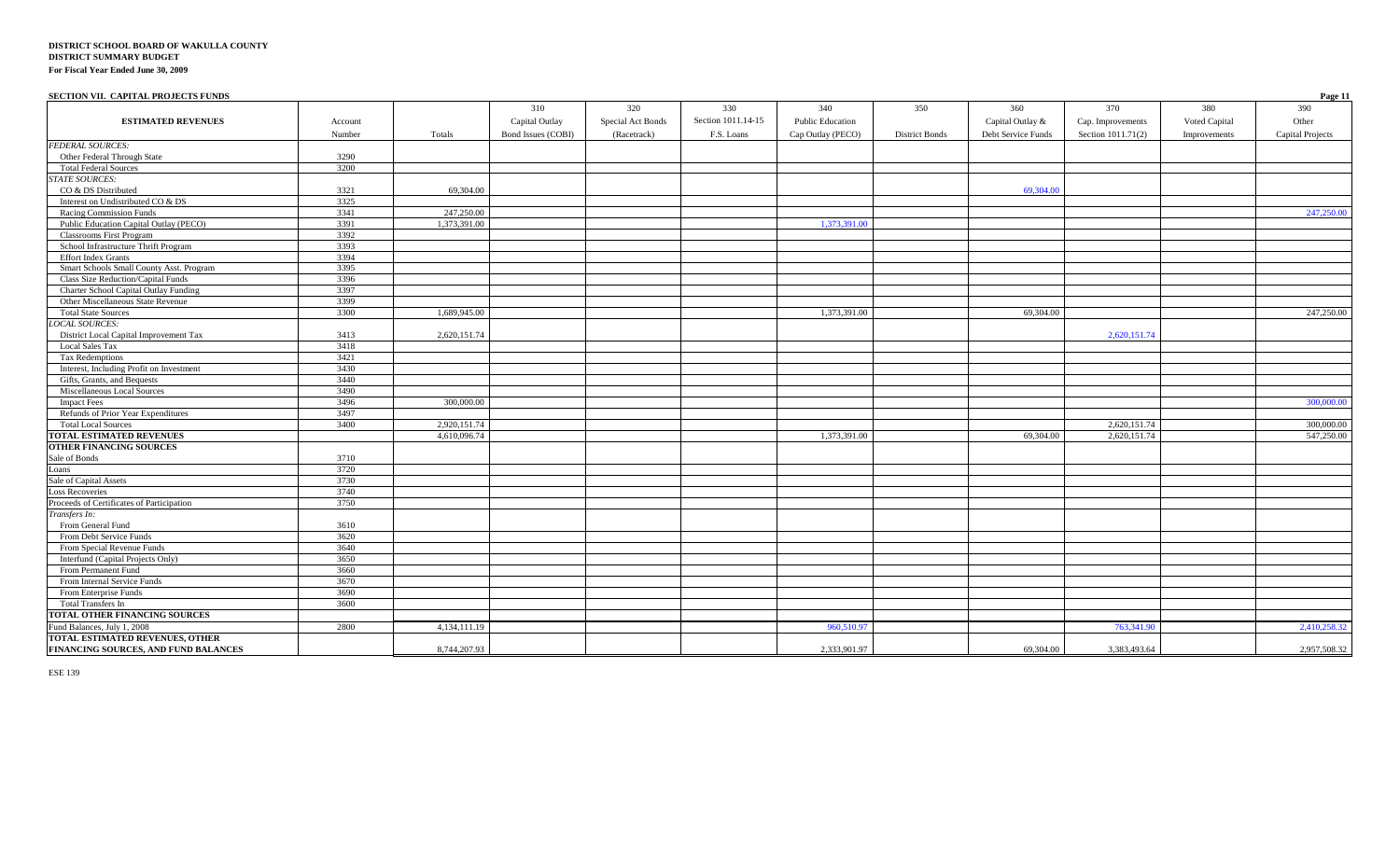#### **DISTRICT SCHOOL BOARD OF WAKULLA COUNTY DISTRICT SUMMARY BUDGET**

#### **For Fiscal Year Ended June 30, 2009**

#### **SECTION VII. CAPITAL PROJECTS FUNDS (Continued) Page 12**

|                                                                         |                   |              | 310                                  | 320                              | 330                              | 340                                          | 350                   | 360                                    | 370                                     | 380                           | 390                       |
|-------------------------------------------------------------------------|-------------------|--------------|--------------------------------------|----------------------------------|----------------------------------|----------------------------------------------|-----------------------|----------------------------------------|-----------------------------------------|-------------------------------|---------------------------|
| <b>APPROPRIATIONS</b>                                                   | Account<br>Number | Totals       | Capital Outlay<br>Bond Issues (COBI) | Special Act Bonds<br>(Racetrack) | Section 1011.14-15<br>F.S. Loans | <b>Public Education</b><br>Cap Outlay (PECO) | <b>District Bonds</b> | Capital Outlay &<br>Debt Service Funds | Cap. Improvements<br>Section 1011.71(2) | Voted Capital<br>Improvements | Other<br>Capital Projects |
| Appropriations: (Functions 7400/9200)<br>Library Books (New Libraries)  | 610               |              |                                      |                                  |                                  |                                              |                       |                                        |                                         |                               |                           |
| Audio-Visual Materials (Non-Consumable)                                 | 620               |              |                                      |                                  |                                  |                                              |                       |                                        |                                         |                               |                           |
| <b>Buildings and Fixed Equipment</b>                                    | 630               | 3,074,868.51 |                                      |                                  |                                  | 960,378.76                                   |                       |                                        | 763,341.90                              |                               | 1,351,147.85              |
| Furniture, Fixtures, and Equipment                                      | 640               | 264,961.05   |                                      |                                  |                                  |                                              |                       |                                        |                                         |                               | 264,961.05                |
| Motor Vehicles (Including Buses)                                        | 650               |              |                                      |                                  |                                  |                                              |                       |                                        |                                         |                               |                           |
| Land                                                                    | 660               |              |                                      |                                  |                                  |                                              |                       |                                        |                                         |                               |                           |
| Improvements Other Than Buildings                                       | 670               | 374,307.39   |                                      |                                  |                                  |                                              |                       |                                        | 374,307.39                              |                               |                           |
| Remodeling and Renovations                                              | 680               | 1,341,531.63 |                                      |                                  |                                  | 132.21                                       |                       |                                        |                                         |                               | 1,341,399.42              |
| Computer Software                                                       | 690               |              |                                      |                                  |                                  |                                              |                       |                                        |                                         |                               |                           |
| Redemption of Principal                                                 | 710               |              |                                      |                                  |                                  |                                              |                       |                                        |                                         |                               |                           |
| Interest                                                                | 720               |              |                                      |                                  |                                  |                                              |                       |                                        |                                         |                               |                           |
| Dues and Fees                                                           | 730               |              |                                      |                                  |                                  |                                              |                       |                                        |                                         |                               |                           |
| <b>TOTAL APPROPRIATIONS</b>                                             |                   | 5,055,668.58 |                                      |                                  |                                  | 960,510.97                                   |                       |                                        | 1,137,649.29                            |                               | 2,957,508.32              |
| <b>OTHER FINANCING USES:</b>                                            |                   |              |                                      |                                  |                                  |                                              |                       |                                        |                                         |                               |                           |
| Transfers Out: (Function 9700)                                          |                   |              |                                      |                                  |                                  |                                              |                       |                                        |                                         |                               |                           |
| To General Fund                                                         | 910               | 219,191.00   |                                      |                                  |                                  | 219,191.00                                   |                       |                                        |                                         |                               |                           |
| To Debt Service Funds                                                   | 920               | 3,469,348.35 |                                      |                                  |                                  | 1,154,200.00                                 |                       | 69,304.00                              | 2,245,844.35                            |                               |                           |
| To Special Revenue Funds                                                | 940               |              |                                      |                                  |                                  |                                              |                       |                                        |                                         |                               |                           |
| Interfund (Capital Projects Only)                                       | 950               |              |                                      |                                  |                                  |                                              |                       |                                        |                                         |                               |                           |
| To Permanent Fund                                                       | 960               |              |                                      |                                  |                                  |                                              |                       |                                        |                                         |                               |                           |
| To Internal Service Funds                                               | 970               |              |                                      |                                  |                                  |                                              |                       |                                        |                                         |                               |                           |
| To Enterprise Funds                                                     | 990               |              |                                      |                                  |                                  |                                              |                       |                                        |                                         |                               |                           |
| <b>Total Transfers Out</b>                                              | 9700              | 3,688,539.35 |                                      |                                  |                                  | 1,373,391.00                                 |                       | 69,304.00                              | 2,245,844.35                            |                               |                           |
| TOTAL OTHER FINANCING USES                                              |                   | 3.688,539.35 |                                      |                                  |                                  | 1,373,391.00                                 |                       | 69,304.00                              | 2,245,844.35                            |                               |                           |
| Fund Balances, June 30, 2009                                            | 2700              |              |                                      |                                  |                                  |                                              |                       |                                        |                                         |                               |                           |
| TOTAL APPROPRIATIONS, OTHER FINANCING<br><b>USES, AND FUND BALANCES</b> |                   | 8,744,207.93 |                                      |                                  |                                  | 2.333,901.97                                 |                       | 69.304.00                              | 3.383,493.64                            |                               | 2.957.508.32              |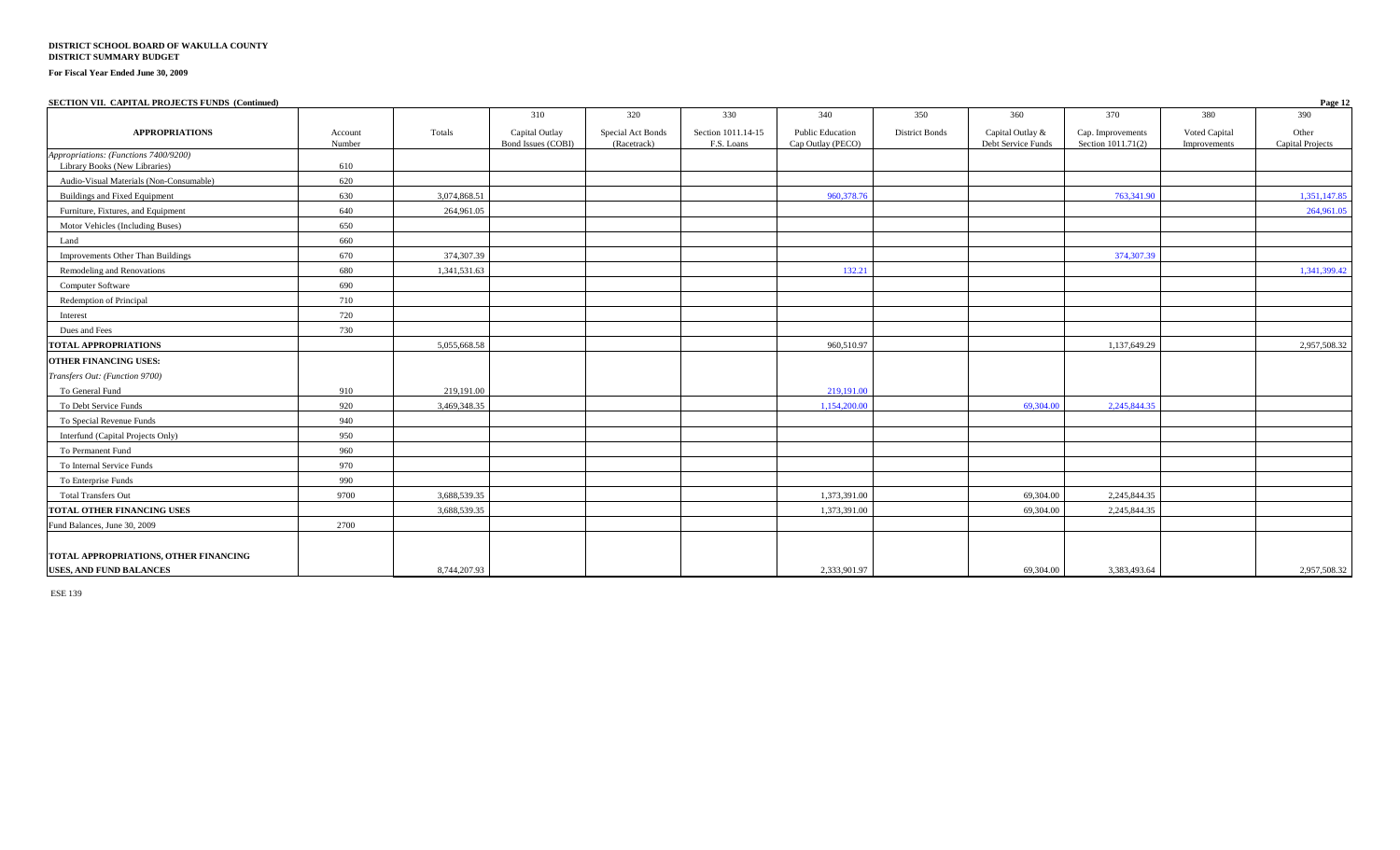## **SECTION VIII. PERMANENT FUND - FUND 000 Page 13**

| <b>ESTIMATED REVENUES</b>                                       | Account<br>Number |  |
|-----------------------------------------------------------------|-------------------|--|
| <b>Federal Direct</b>                                           | 3100              |  |
| Federal Through State                                           | 3200              |  |
| <b>State Sources</b>                                            | 3300              |  |
| <b>Local Sources</b>                                            | 3400              |  |
| <b>TOTAL ESTIMATED REVENUES</b>                                 |                   |  |
| <b>OTHER FINANCING SOURCES:</b>                                 |                   |  |
| Sale of Capital Assets                                          | 3730              |  |
| <b>Loss Recoveries</b>                                          | 3740              |  |
| Transfers In:<br>From General Fund                              | 3610              |  |
| From Debt Service Funds                                         | 3620              |  |
| From Capital Project Funds                                      | 3630              |  |
| From Special Revenue Funds                                      | 3640              |  |
| From Internal Service Funds                                     | 3670              |  |
| From Enterprise Funds                                           | 3690              |  |
| <b>Total Transfers In</b>                                       | 3600              |  |
| <b>TOTAL OTHER FINANCING SOURCES</b>                            |                   |  |
|                                                                 |                   |  |
| Fund Balance, July 1, 2008                                      | 2800              |  |
| <b>TOTAL ESTIMATED REVENUES, OTHER</b>                          |                   |  |
| FINANCING SOURCES, AND FUND BALANCE                             |                   |  |
|                                                                 |                   |  |
| <b>APPROPRIATIONS</b><br>Instruction                            | 5000              |  |
| Pupil Personnel Services                                        | 6100              |  |
| <b>Instructional Media Services</b>                             | 6200              |  |
| Instruction and Curriculum Development Services                 | 6300              |  |
| <b>Instructional Staff Training Services</b>                    | 6400              |  |
| <b>Instruction Related Technology</b>                           | 6500              |  |
| Board                                                           | 7100              |  |
| General Administration                                          | 7200              |  |
| School Administration                                           | 7300              |  |
| Facilities Acquisition and Construction                         | 7410              |  |
| <b>Fiscal Services</b>                                          | 7500              |  |
| <b>Central Services</b>                                         | 7700              |  |
| <b>Pupil Transportation Services</b>                            | 7800              |  |
| <b>Operation of Plant</b>                                       | 7900              |  |
| Maintenance of Plant                                            | 8100              |  |
| <b>Administrative Technology Services</b>                       | 8200              |  |
| <b>Community Services</b>                                       | 9100              |  |
| Redemption of Principal                                         | 710               |  |
| Interest                                                        | 720               |  |
| Facilities Acquisition and Construction                         | 7420              |  |
| Other Capital Outlay<br><b>TOTAL APPROPRIATIONS</b>             | 9300              |  |
| <b>OTHER FINANCING USES</b>                                     |                   |  |
| Transfers Out: (Function 9700)                                  |                   |  |
| To General Fund                                                 | 910               |  |
| To Debt Service Funds                                           | 920               |  |
| To Capital Project Funds                                        | 930               |  |
| To Special Revenue Funds                                        | 940               |  |
| To Internal Service Funds                                       | 970               |  |
| To Enterprise Funds                                             | 990               |  |
| <b>Total Transfers Out</b>                                      | 9700              |  |
| TOTAL OTHER FINANCING USES                                      |                   |  |
| Fund Balance, June 30, 2009                                     | 2700              |  |
| TOTAL APPROPRIATIONS, OTHER FINANCING<br>USES, AND FUND BALANCE |                   |  |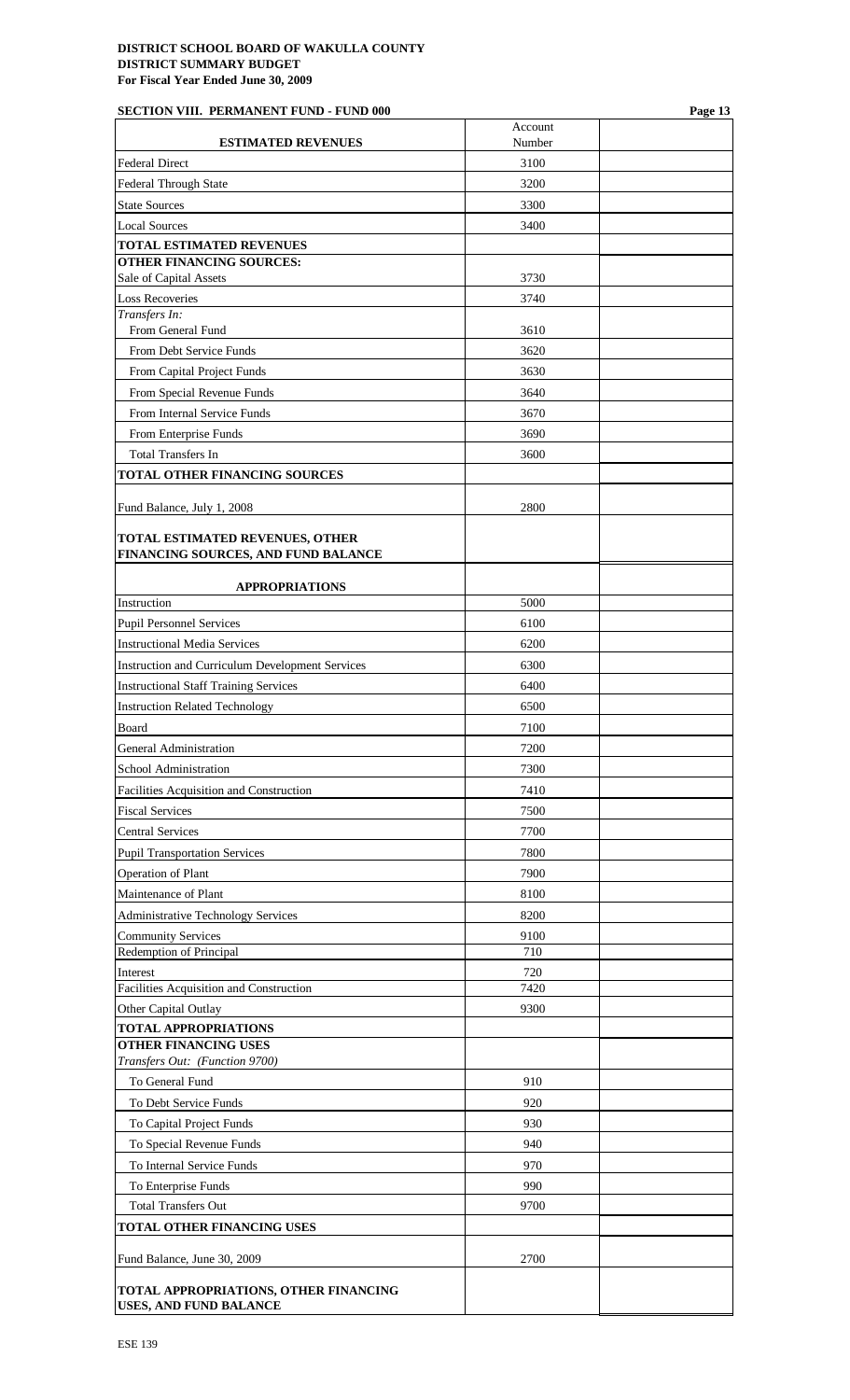#### **SECTION IX. ENTERPRISE FUNDS Page 14**

|                                                                                  |                   |            | 911                          | 912                          | 913                          | 914                          | 915                          | 921                 | 922                              |
|----------------------------------------------------------------------------------|-------------------|------------|------------------------------|------------------------------|------------------------------|------------------------------|------------------------------|---------------------|----------------------------------|
| <b>ESTIMATED REVENUES</b>                                                        | Account<br>Number | Totals     | Self Insurance<br>Consortium | Self Insurance<br>Consortium | Self Insurance<br>Consortium | Self Insurance<br>Consortium | Self Insurance<br>Consortium | Other<br>Enterprise | $\overline{Other}$<br>Enterprise |
| <b>OPERATING REVENUES:</b>                                                       |                   |            |                              |                              |                              |                              |                              |                     |                                  |
| <b>Charges for Services</b>                                                      | 3481              |            |                              |                              |                              |                              |                              |                     |                                  |
| <b>Charges for Sales</b>                                                         | 3482              | 122,550.00 |                              |                              |                              |                              |                              | 122,550.00          |                                  |
| Premium Revenue                                                                  | 3484              |            |                              |                              |                              |                              |                              |                     |                                  |
| Other Operating Revenue                                                          | 3489              |            |                              |                              |                              |                              |                              |                     |                                  |
| <b>Total Operating Revenues</b>                                                  |                   | 122,550.00 |                              |                              |                              |                              |                              | 122,550.00          |                                  |
| <b>NONOPERATING REVENUES:</b>                                                    |                   |            |                              |                              |                              |                              |                              |                     |                                  |
| Interest, Including Profit on Investment                                         | 3430              |            |                              |                              |                              |                              |                              |                     |                                  |
| Gifts, Grants, and Bequests                                                      | 3440              |            |                              |                              |                              |                              |                              |                     |                                  |
| Other Miscellaneous Local Sources                                                | 3495              |            |                              |                              |                              |                              |                              |                     |                                  |
| <b>Loss Recoveries</b>                                                           | 3740              |            |                              |                              |                              |                              |                              |                     |                                  |
| Gain on Disposition of Assets                                                    | 3780              |            |                              |                              |                              |                              |                              |                     |                                  |
| <b>Total Nonoperating Revenues</b>                                               |                   |            |                              |                              |                              |                              |                              |                     |                                  |
| <b>TRANSFERS IN:</b>                                                             |                   |            |                              |                              |                              |                              |                              |                     |                                  |
| From General Fund                                                                | 3610              |            |                              |                              |                              |                              |                              |                     |                                  |
| From Debt Service Funds                                                          | 3620              |            |                              |                              |                              |                              |                              |                     |                                  |
| From Capital Project Funds                                                       | 3630              |            |                              |                              |                              |                              |                              |                     |                                  |
| From Special Revenue Funds                                                       | 3640              |            |                              |                              |                              |                              |                              |                     |                                  |
| Interfund Transfers (Enterprise Funds Only)                                      | 3650              |            |                              |                              |                              |                              |                              |                     |                                  |
| From Permanent Fund                                                              | 3660              |            |                              |                              |                              |                              |                              |                     |                                  |
| From Internal Service Funds                                                      | 3670              |            |                              |                              |                              |                              |                              |                     |                                  |
| <b>Total Transfers In</b>                                                        | 3600              |            |                              |                              |                              |                              |                              |                     |                                  |
| Net Assets, July 1, 2008                                                         | 2880              | 27,949.85  |                              |                              |                              |                              |                              | 27,949.85           |                                  |
| TOTAL OPERATING REVENUES, NONOPERATING<br>REVENUES, TRANSFERS IN, AND NET ASSETS |                   | 150,499.85 |                              |                              |                              |                              |                              | 150,499.85          |                                  |
| <b>ESTIMATED EXPENSES</b>                                                        | Object            |            |                              |                              |                              |                              |                              |                     |                                  |
| <b>OPERATING EXPENSES: (Function 9900)</b>                                       |                   |            |                              |                              |                              |                              |                              |                     |                                  |
| Salaries                                                                         | 100               |            |                              |                              |                              |                              |                              |                     |                                  |
| <b>Employee Benefits</b>                                                         | 200               |            |                              |                              |                              |                              |                              |                     |                                  |
| <b>Purchased Services</b>                                                        | 300               | 122,550.00 |                              |                              |                              |                              |                              | 122,550.00          |                                  |
| <b>Energy Services</b>                                                           | 400               |            |                              |                              |                              |                              |                              |                     |                                  |
| Materials and Supplies                                                           | 500               |            |                              |                              |                              |                              |                              |                     |                                  |
| Capital Outlay                                                                   | 600               |            |                              |                              |                              |                              |                              |                     |                                  |
| Other Expenses                                                                   | 700               |            |                              |                              |                              |                              |                              |                     |                                  |
| <b>Total Operating Expenses</b>                                                  |                   | 122,550.00 |                              |                              |                              |                              |                              | 122,550.00          |                                  |
| <b>NONOPERATING EXPENSES: (Function 9900)</b>                                    |                   |            |                              |                              |                              |                              |                              |                     |                                  |
| Interest                                                                         | 720               |            |                              |                              |                              |                              |                              |                     |                                  |
| Loss on Disposition of Assets                                                    | 810               |            |                              |                              |                              |                              |                              |                     |                                  |
| <b>Total Nonoperating Expenses</b>                                               |                   |            |                              |                              |                              |                              |                              |                     |                                  |
| <b>TRANSFERS OUT: (Function 9700)</b><br>To General Fund                         | 910               |            |                              |                              |                              |                              |                              |                     |                                  |
| To Debt Service Funds                                                            | 920               |            |                              |                              |                              |                              |                              |                     |                                  |
| To Capital Project Funds                                                         | 930               |            |                              |                              |                              |                              |                              |                     |                                  |
| To Special Revenue Funds                                                         | 940               |            |                              |                              |                              |                              |                              |                     |                                  |
| Interfund Transfers (Enterprise Funds Only)                                      | 950               |            |                              |                              |                              |                              |                              |                     |                                  |
| To Permanent Fund                                                                | 960               |            |                              |                              |                              |                              |                              |                     |                                  |
| To Internal Service Funds                                                        | 970               |            |                              |                              |                              |                              |                              |                     |                                  |
| <b>Total Transfers Out</b>                                                       | 9700              |            |                              |                              |                              |                              |                              |                     |                                  |
| Net Assets, June 30, 2009                                                        | 2780              | 27,949.85  |                              |                              |                              |                              |                              | 27,949.85           |                                  |
| TOTAL OPERATING EXPENSES, NONOPERATING                                           |                   |            |                              |                              |                              |                              |                              |                     |                                  |
| <b>EXPENSES, TRANSFERS OUT, AND NET ASSETS</b>                                   |                   | 150,499.85 |                              |                              |                              |                              |                              | 150,499.85          |                                  |